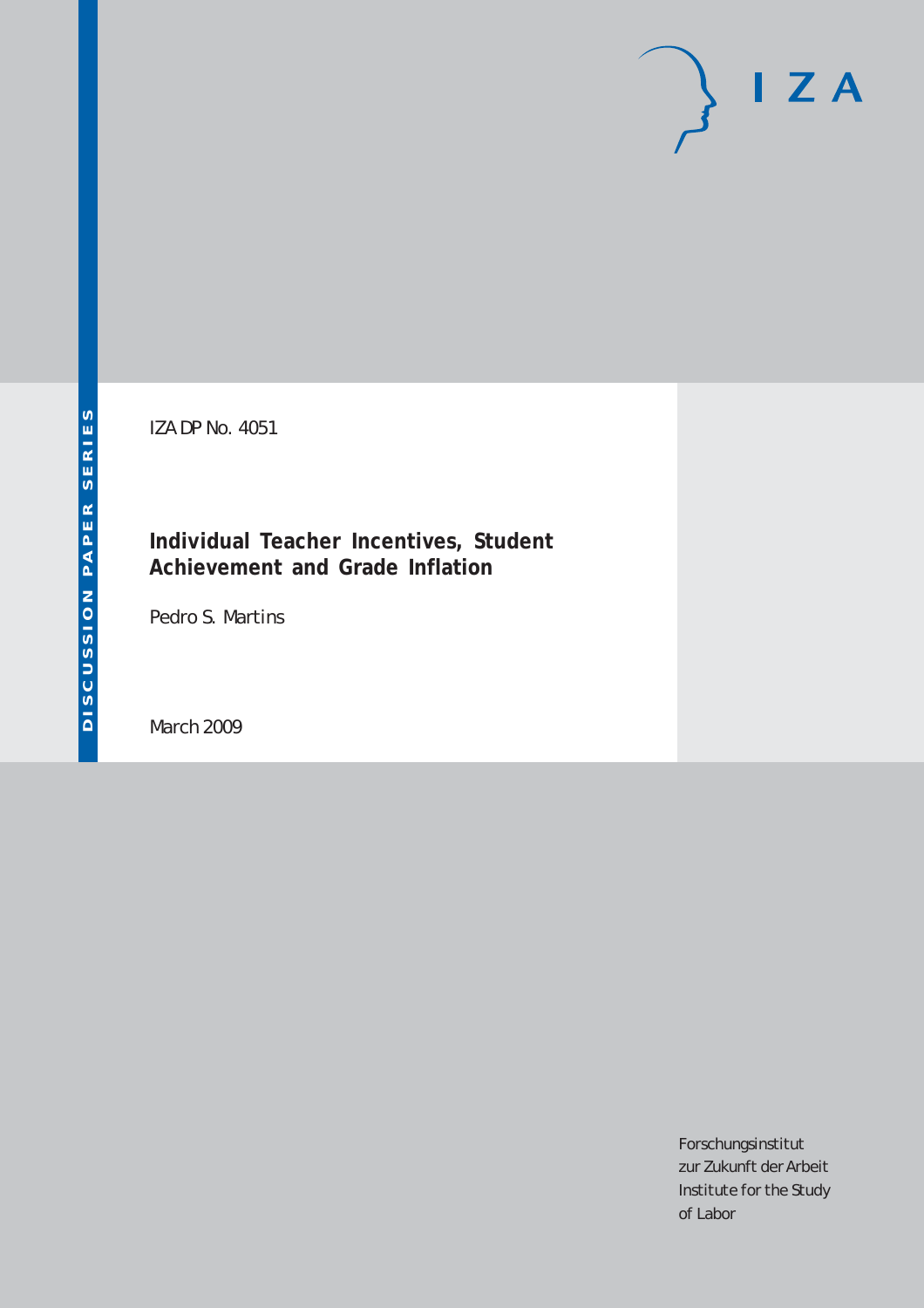## **Individual Teacher Incentives, Student Achievement and Grade Inflation**

**Pedro S. Martins** 

*Queen Mary, University of London, CEG-IST and IZA* 

Discussion Paper No. 4051 March 2009

IZA

P.O. Box 7240 53072 Bonn **Germany** 

Phone: +49-228-3894-0 Fax: +49-228-3894-180 E-mail: [iza@iza.org](mailto:iza@iza.org) 

Any opinions expressed here are those of the author(s) and not those of IZA. Research published in this series may include views on policy, but the institute itself takes no institutional policy positions.

The Institute for the Study of Labor (IZA) in Bonn is a local and virtual international research center and a place of communication between science, politics and business. IZA is an independent nonprofit organization supported by Deutsche Post Foundation. The center is associated with the University of Bonn and offers a stimulating research environment through its international network, workshops and conferences, data service, project support, research visits and doctoral program. IZA engages in (i) original and internationally competitive research in all fields of labor economics, (ii) development of policy concepts, and (iii) dissemination of research results and concepts to the interested public.

IZA Discussion Papers often represent preliminary work and are circulated to encourage discussion. Citation of such a paper should account for its provisional character. A revised version may be available directly from the author.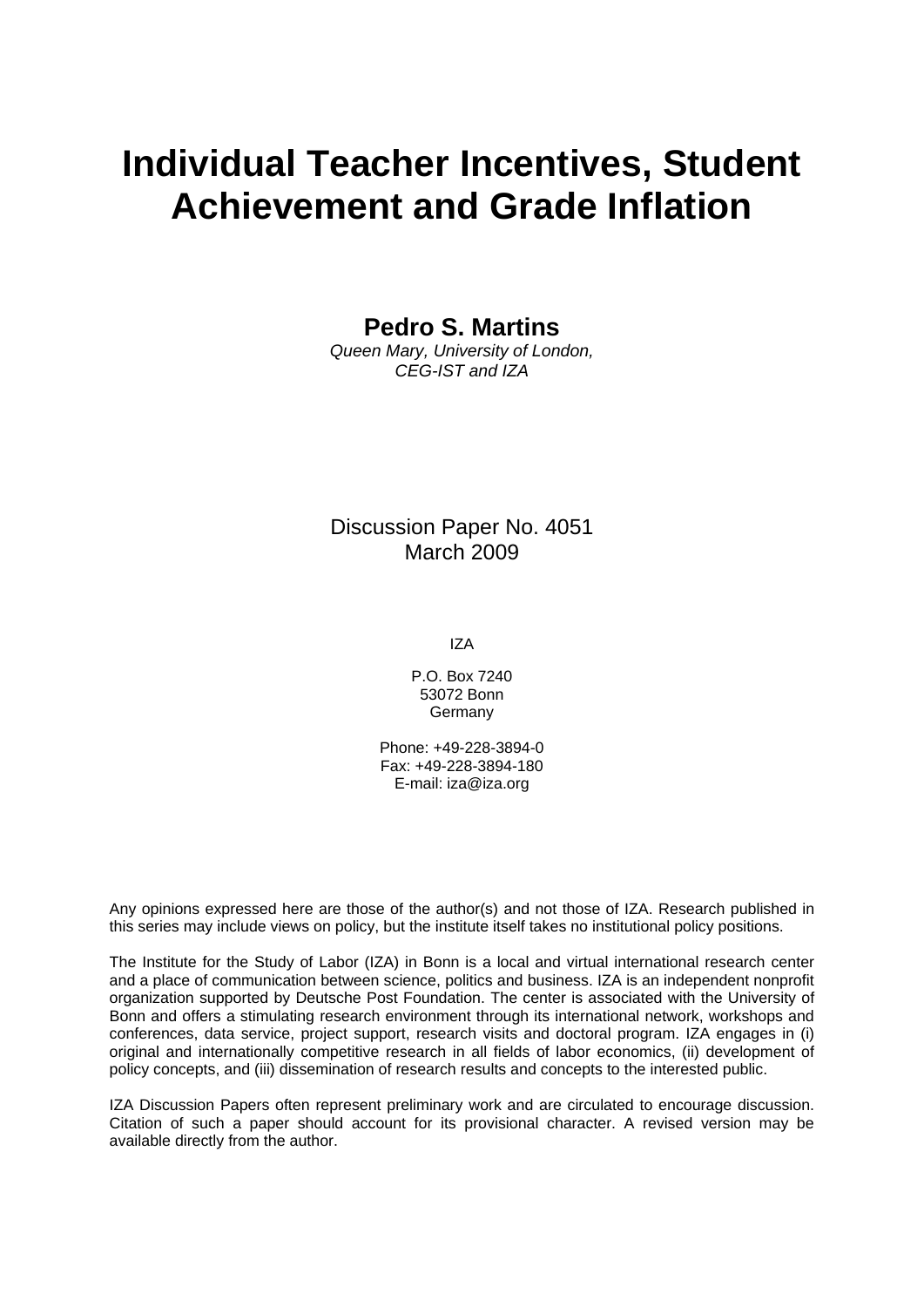IZA Discussion Paper No. 4051 March 2009

## **ABSTRACT**

## **Individual Teacher Incentives, Student Achievement and Grade Inflation[\\*](#page-2-0)**

How do teacher incentives affect student achievement? We contribute to this question by examining the effects of the recent introduction of teacher performance-related pay and tournaments in Portugal's public schools. Specifically, we draw on matched student-school panel data covering the population of secondary school national exams over seven years. We then conduct a difference-in-differences analysis based on two complementary control groups: public schools in two autonomous regions that were exposed to lighter versions of the reform than in the rest of the country; and private schools, which are also subject to the same national exams but whose teachers were not affected by the reform. Our results consistently indicate that the increased focus on individual teacher performance caused a significant decline in student achievement, particularly in terms of national exams. The tripledifference results also document a significant increase in grade inflation.

JEL Classification: I21, M52, I28

Keywords: performance-related pay, public sector, matched school-student data

Corresponding author:

 $\overline{a}$ 

Pedro S. Martins School of Business and Management Queen Mary, University of London Mile End Road London E1 4NS United Kingdom E-mail: [p.martins@qmul.ac.uk](mailto:p.martins@qmul.ac.uk)

<span id="page-2-0"></span><sup>\*</sup> I thank Pedro Pita Barros, Alvaro Novo, Pedro Portugal and Helena Martins for helpful discussions. Any errors are of my responsibility only.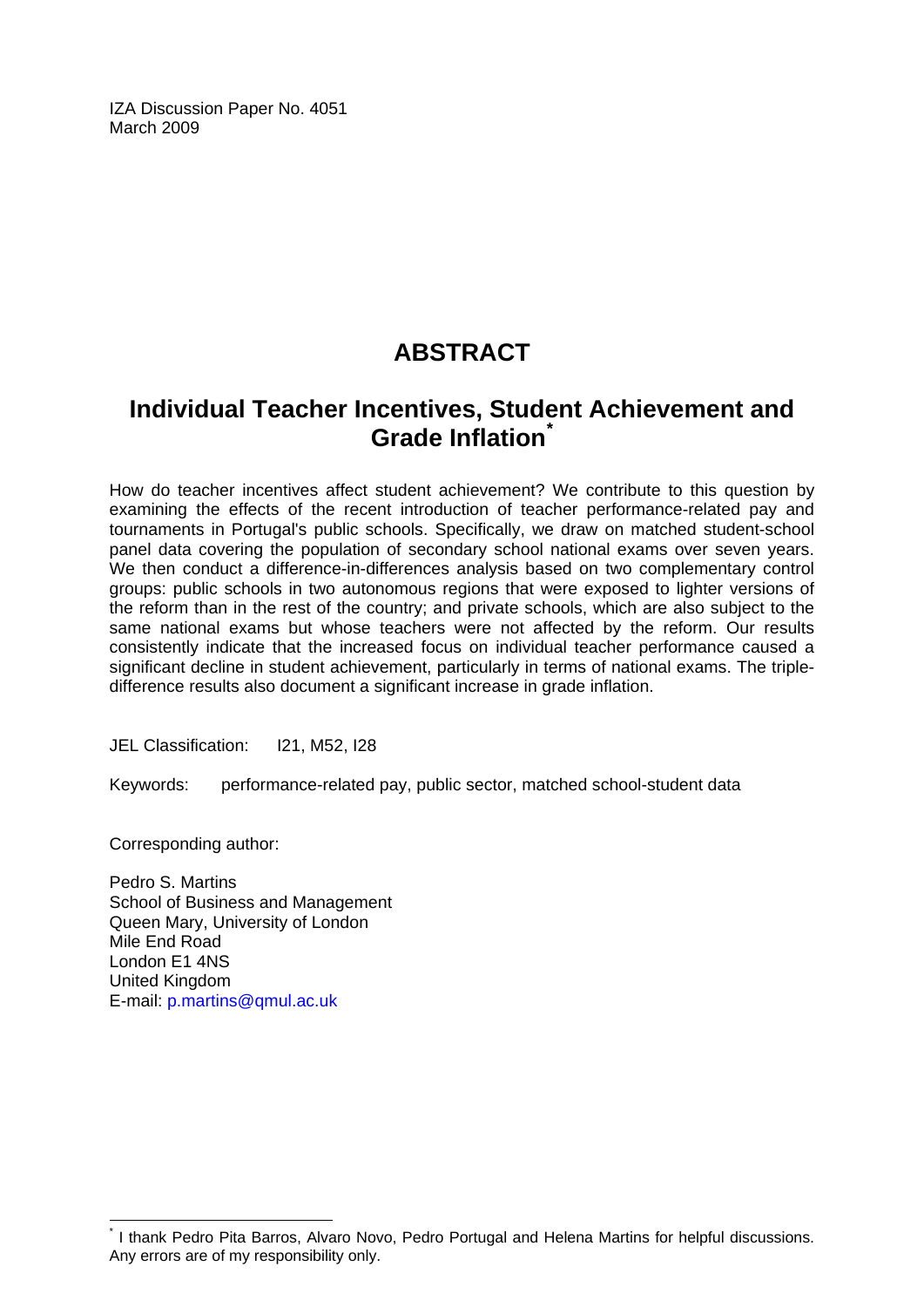#### 1 Introduction

Recent research has emphasized the importance of teachers in terms of students' achievement [\(Rivkin et al. 2005,](#page-19-0) [Rockoff 2004,](#page-19-1) [Martins & Walker 2006\)](#page-19-2). However, this line of enquiry has also shown that it is particularly difficult to explain differences in teacher quality, at least when using teacher characteristics available for research analysis. These results have generated increased interest in the study of mechanisms that may raise achievement through teachers, including increasing teacher training, improving teachers' pay or stregthening teacher incentives [\(Lazear 2003\)](#page-19-3). This paper addresses the latter policy option.

In fact, teacher incentives, either individual or collective, may improve student achievement if they succeed in aligning the public or even social goals with the goals of the teacher. In this case, a combination of incentive and composition effects will increase student performance [\(Lazear 2000,](#page-18-0) [2003\)](#page-19-3). However, an approach in which reward is based on outputs can also be fraught with difficulties, which may explain the popularity of simpler input-based rewards [\(Kane & Staiger 2002\)](#page-18-1). For instance, setting specific measurable outputs may lead to potentially dysfunctional behaviour such as teaching to test. Moreover, while individual incentives may disrupt collaborative work [\(Martins 2008\)](#page-19-4), collective incentives may also generate free riding and, in the end, little incentive effect. Finally, the extra risk in pay in output-based compensation will need to be compensated by higher wages, especially when the output is determined by many other variables than the agent's effort, as in the case of education production.

Although the theoretical analysis on the effects of teacher incentives is ambiguous, the empirical literature in this area is particularly thin. We know of only three studies that explore randomized or quasi-natural experiments to address the causal relationship between teacher incentives and student achievement - [Lavy](#page-18-2) [\(2002\)](#page-18-2), [Glewwe et al.](#page-18-3) [\(2003\)](#page-18-3) and [Lavy](#page-18-4) [\(forthcoming\)](#page-18-4). Furthermore, the results of these three papers are not entirely consistent: the two studies based on Israel [\(Lavy 2002,](#page-18-2) [forthcoming\)](#page-18-4) are supportive of the potential of collective and individual teacher incentives, while the randomized experiment based on Kenya [\(Glewwe et al. 2003\)](#page-18-3) is not.<sup>[1](#page-3-0)</sup>

<span id="page-3-0"></span>In this paper, we add to this small literature by examining the effects of the recent intro-

<sup>1</sup>See also [Eberts et al.](#page-18-5) [\(2002\)](#page-18-5) for a case study of a US county, [Figlio & Kenny](#page-18-6) [\(2007\)](#page-18-6) for a study of the US based on cross-sectional data and [Atkinson et al.](#page-18-7) [\(forthcoming\)](#page-18-7) for a recent analysis of the introduction of performance-related pay for teachers in England.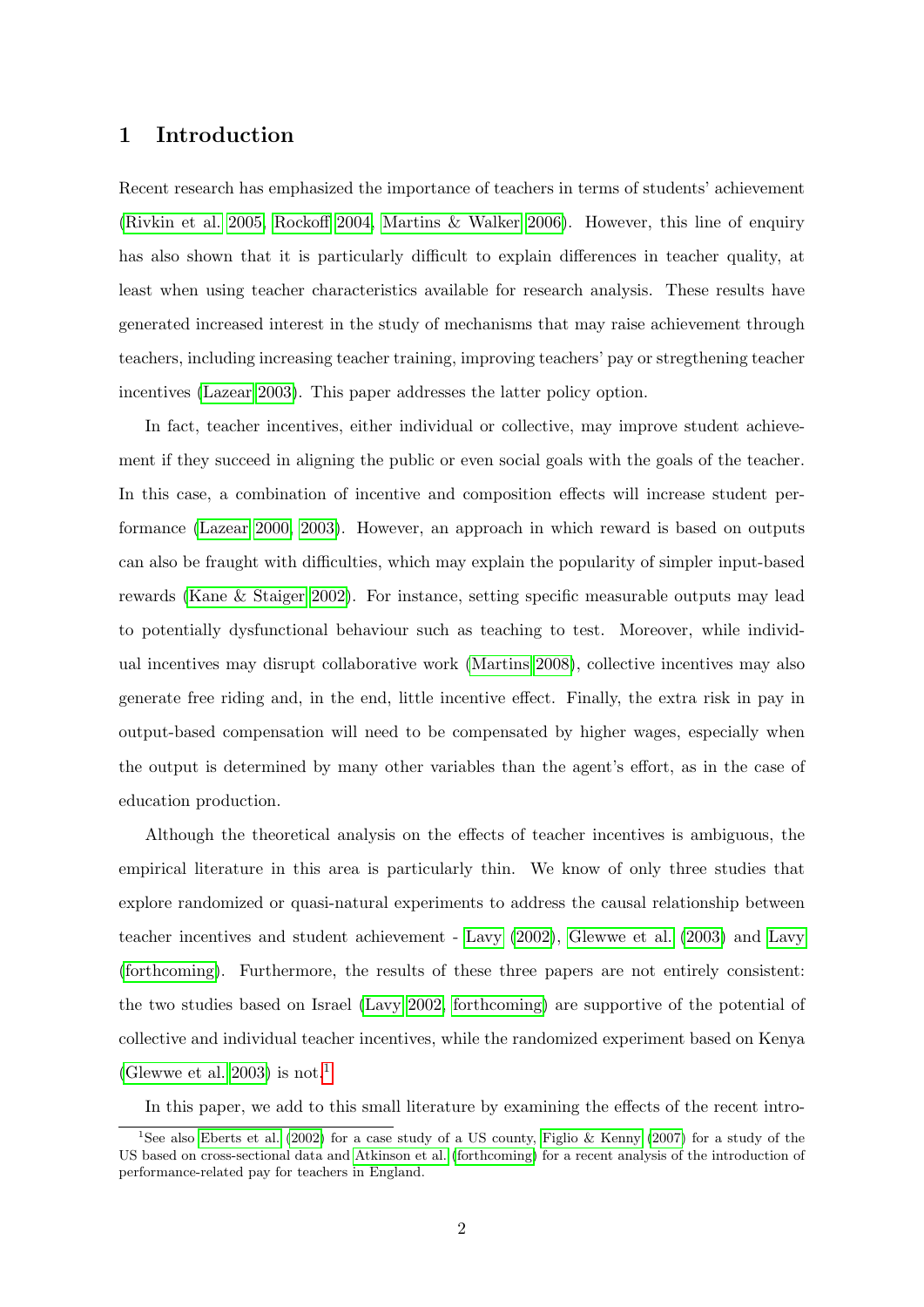duction of individual teacher incentives in Portugal's public-sector schools. The main aspects of this reform, described in more detail in Section [2,](#page-6-0) are the breaking up of the until then single pay scale for teachers into two; and the performance-related criteria set for progression between the two pay scales. This established a clear contrast in the incentives faced by public-school teachers as until then salaries essentially only varied with tenure. Moreover, the criterion for teacher progression which received by far most attention, in the media and amongst teachers, was the (internal and external) results of the students taught by each teacher. Another much-debated criterion was the feedback from the students' parents about the teacher: if positive, the chances of progression would increase. In addition, all progressions between the two pay scales were also conditional on not exceeding a given number of vacancies per school, determined for all schools every two years by the Education Department. Finally, those teachers that did particularly well along the progression criteria and also met centrally-determined quotas would receive a one-off financial award. These and other aspects of the reform are broadly consistent with the characteristics of tournaments, as in [Lazear &](#page-19-5) [Rosen](#page-19-5) [\(1981\)](#page-19-5).

We study the effects of these reforms in terms of students' school-level and nationalexam results. Specifically, we draw on freely-available matched student-school data covering the population of secondary school students that sat national exams from 2002 to 2008 in Portugal. We then conduct a difference-in-differences analysis [\(Meyer 1995\)](#page-19-6) based on two complementary control groups. In the first control group, we consider public schools in the Azores and Madeira. These are two autonomous regions of Portugal that were exposed to lighter versions of the reform than the rest of the country, as their pay scale remained unchanged and progression was less restricted. In the second control group, we consider private schools. These schools are again subject to the same national exams as the treatment group but whose teachers were not affected by the reform, as pay and other incentives are set freely by each private school.

Our paper contributes to the literature on the effects of teacher incentives in different ways. First, this is the first paper in this literature that examines a reform that was applied across a country (rather than in a pilot study) and that conducts the analysis drawing on representative (population) data. In this way, we are able to address most issues of external validity that typically receive little attention in the literature. More generally, our results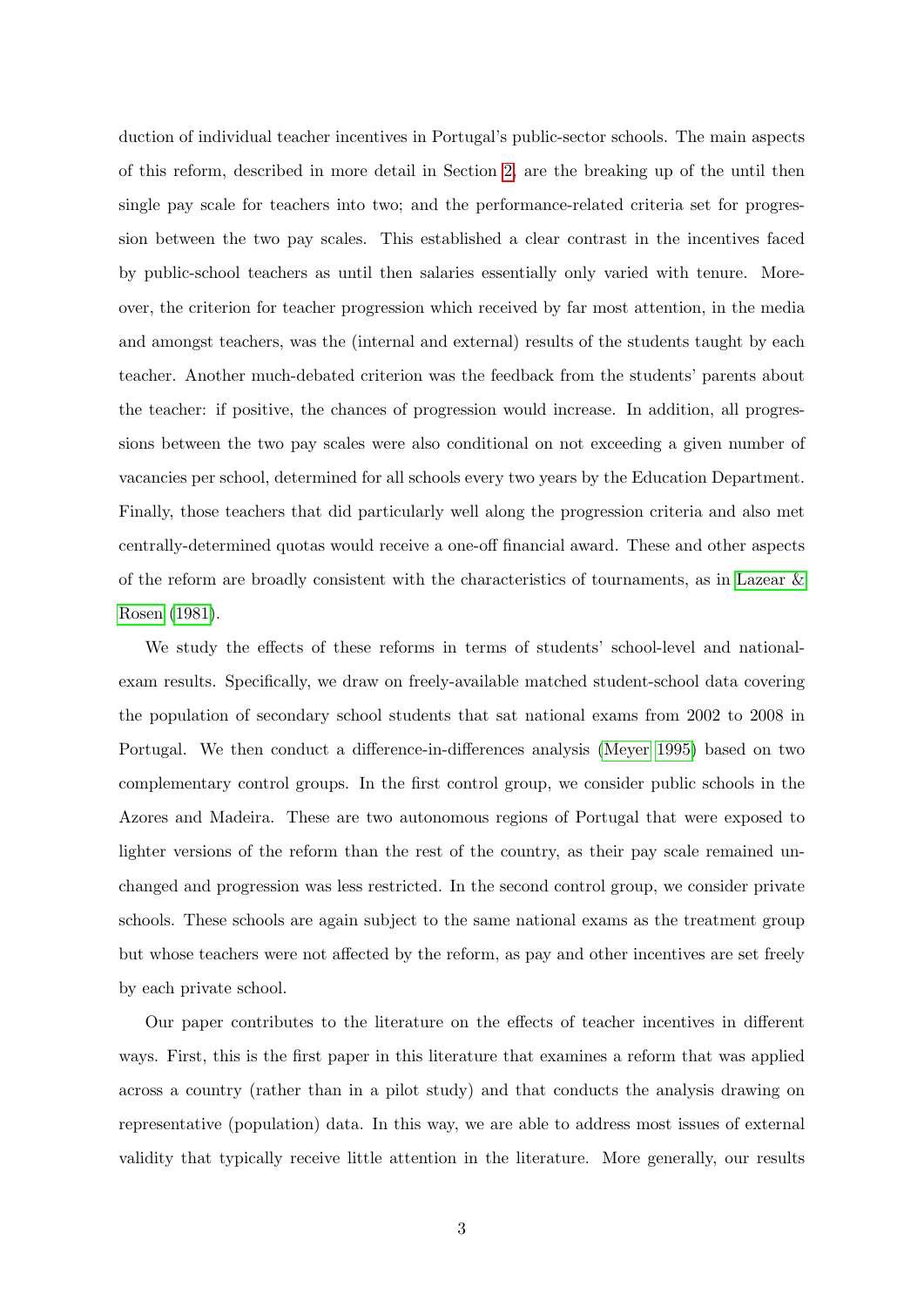contrast with the approach common in the empirical literature on incentives which typically faces severe data constraints and therefore tends to be based on case-studies of individual organisations [\(Lazear 2000,](#page-18-0) [Bandiera et al. 2005\)](#page-18-8).

Our population data also contrast with the case of the three papers mentioned above that draw on randomized or quasi-experimental studies [\(Lavy 2002,](#page-18-2) [Glewwe et al. 2003,](#page-18-3) [Lavy](#page-18-4) [forthcoming\)](#page-18-4). In the words of [Meyer](#page-19-6) [\(1995\)](#page-19-6), "[a] weakness of natural experiments is that their results may not be generalizable beyond the group of individuals or firms or the setting used in the study." (page 159). Indeed, these papers do not claim to present representative evidence of the countries examined there as their research design generates ATT (average treatment on the treated) effects instead. Moreover, the fact that we are using official data throught the period analysed improves the quality of our findings in terms of measurement error bias.

A second important aspect of our study is that as the assignment of schools to treatment is not random in our analysis, we conduct considerable robustness analysis, on top of our consideration of two complementary control groups. For instance, our analysis of a long period of up to five years before the reform allows us to assess the common trends hypothesis in some detail. Furthermore, we also consider a number of different specifications that control for different sets of variables, including school and school-exam fixed effects, and we also examine different data subsets and different aggregation levels.

Finally, we pay particular attention to the potential for grade inflation. This may result from the fact that the progression criteria are affected by student results that are determined at least in part by teachers themselves (see [Jacob & Levitt](#page-18-9) [\(2003\)](#page-18-9) for an extreme example of grade inflation). As we have individual student data on both school- and national-level results, we can examine grade inflation from a triple-differences perspective by considering, for each student-module pair, the difference between the internal and external mark. These results complement our evidence on the effects of the reform separately in terms of internal and external grades.

Overall, our results consistently indicate that the increased focus on individual teacher performance caused a sizable and statistically significant decline in student achievement. This decline in achievement is also much more pronounced in the case of national exams with an effect of up to 40% of a standard deviation. As in the different effects in terms of internal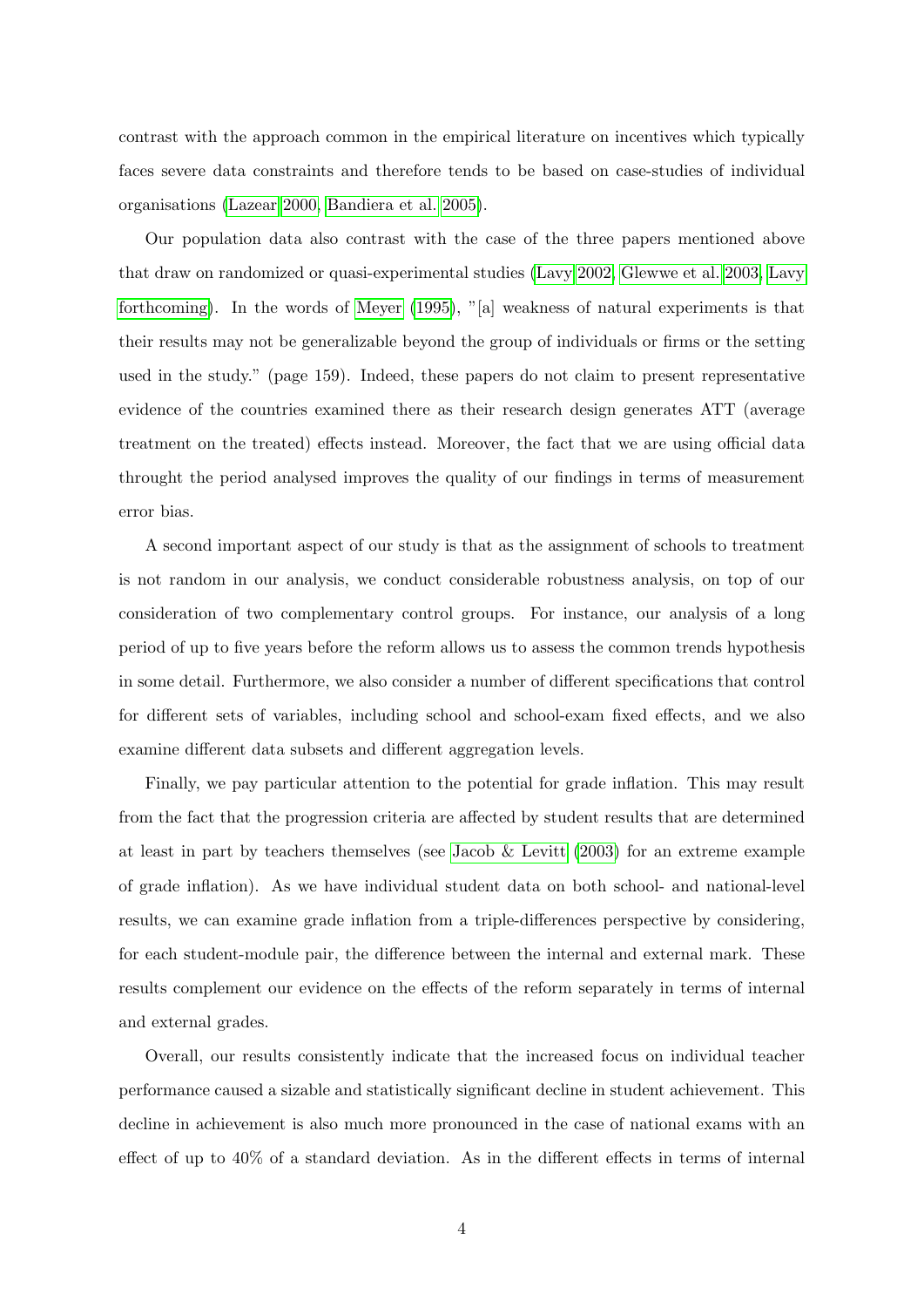and external results, our triple-difference evidence also documents a significant increase of grade inflation. In addition, in support of a causal interpretation of our results, we also find that in almost all specifications and dependent variables there are no significant differences between the treatment and control groups over time before the introduction of merit-pay. Finally, the inclusion of different control variables or the consideration of different subsets of the data makes only very minor differences to the size of our estimates, as would be the case if assignment to treatment were random.

The structure of the paper is as follows: Section [2](#page-6-0) describes the main characteristics of the education reform studied in the paper and discusses some of its theoretical implications. Section [3](#page-9-0) presents the data used in the paper, a matched school-student panel data set; Section [4](#page-11-0) describes the main results, while Section [5](#page-15-0) presents the robustness analysis. Finally, Section [6](#page-17-0) concludes.

#### <span id="page-6-0"></span>2 Background

A new government that came into office in 2005 decided to respond to the evidence of relatively poor performance levels in the Portuguese education system [\(OECD 2001\)](#page-19-7). Indeed, when measured in terms of international comparisons such as the OECD's PISA tests, students in Portugal do not fare well. This is particularly true when taking into account the relatively high expenditure levels in education in the country, of which relatively high average teacher salaries are an important component.

The main aspect of the education reform was the breaking up of the until then single pay scale for teachers into two separate scales. This and other aspects of the reform became law in January 2007, after having been subject to public discussion for several months and approved by the government in November 2006. The breakup of the pay scale marked an important contrast with the period before the 2006/07 school year as teachers were no longer ensured of virtually automatic, tenure-related progression from the bottom to the top of the scale during their careers. In particular, the gap between the last point in the lower scale and the first point of the higher scale was potentially particularly large, at about 25%, from about  $\epsilon$ 2,000 to about  $\epsilon$ 2,500 per month (gross). On the other hand, those teachers in the higher pay scale had a different job title and were supposed to play a special role in management and pedagogical tasks in their schools.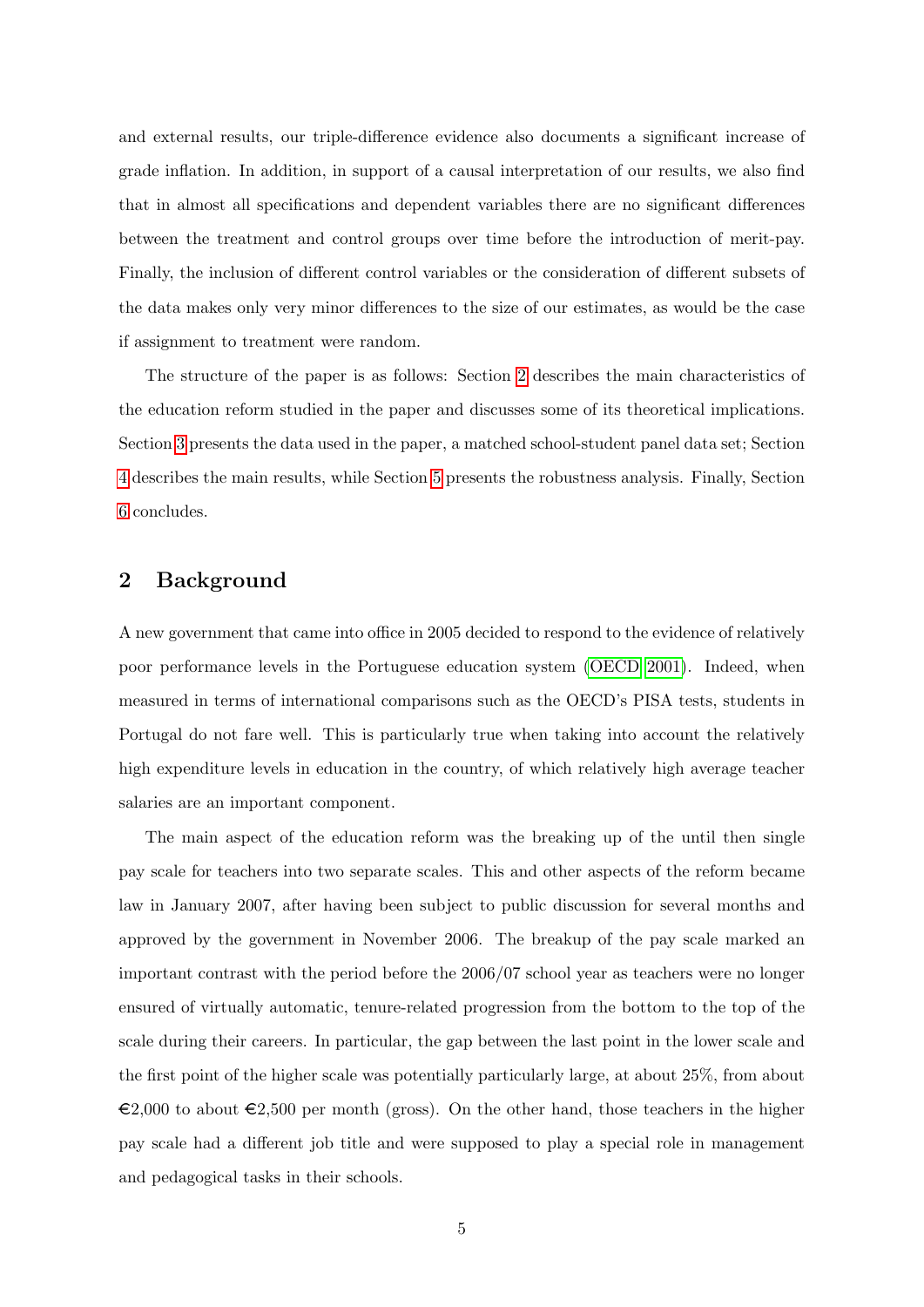Another key aspect of the reform is that the new policy conditioned progression from the lower to the upper pay scale on a number of aspects of individual teacher performance. These broadly measurable criteria were virtually inexistent until them. One such criterion for teacher progression, which received by far most media attention, was the results of the students taught by each teacher. Another criterion that also received considerable attention was the feedback from the students' parents about the teacher. The remaining criteria included the teacher's attendance record, attendance at training sessions, management and pedagogical duties, and involvement in research projects.

According to the law, these criteria for progression were to be assessed at each school, by those teachers in the higher pay scale. Moreover, detailed assessment sheets were made available by the Education Department and were supposed to be used in the process of gathering information regarding the above-mentioned criteria.[2](#page-7-0) However, if the teacher did well along these criteria, progression between the two pay scales was also conditional on a given number of vacancies per school, determined centrally every two years by the Education Department as a function of the number of students in the school.

Finally, those teachers that did particularly well along the progression criteria and met centrally-determined quotas would also receive a one-off financial award. The specific amount of this award was not made public when the first law was released (January 2007) but recent reports as of January 2009 indicate that the annual award can amount to around one monthly salary.

On the political economy side, the reform generated considerable heated debate and opposition from teachers and their unions, including two national strikes. The extensive bargaining between government and unions that ensued created some confusion about the ultimate format of the incentive system, which is not yet absolutely clear at the time of writing.

However, several reports from different sources indicate that teachers acknowledged the change in incentives and adapted their behaviour in some way. Additionally, teachers without tenure and teachers with intermediate levels of tenure have already been assessed for the purpose of progression in the terms of new law. Their assessment includes the period covered by our data (see Section [3\)](#page-9-0). New assessment rounds (which are to take place every two years)

<span id="page-7-0"></span><sup>2</sup>Teachers also complained that the administrative burden involved in the teacher assessment process was considerable. The time spent handling the formal aspects of applying for progression may also have reduced the effort that teachers put into teaching activities.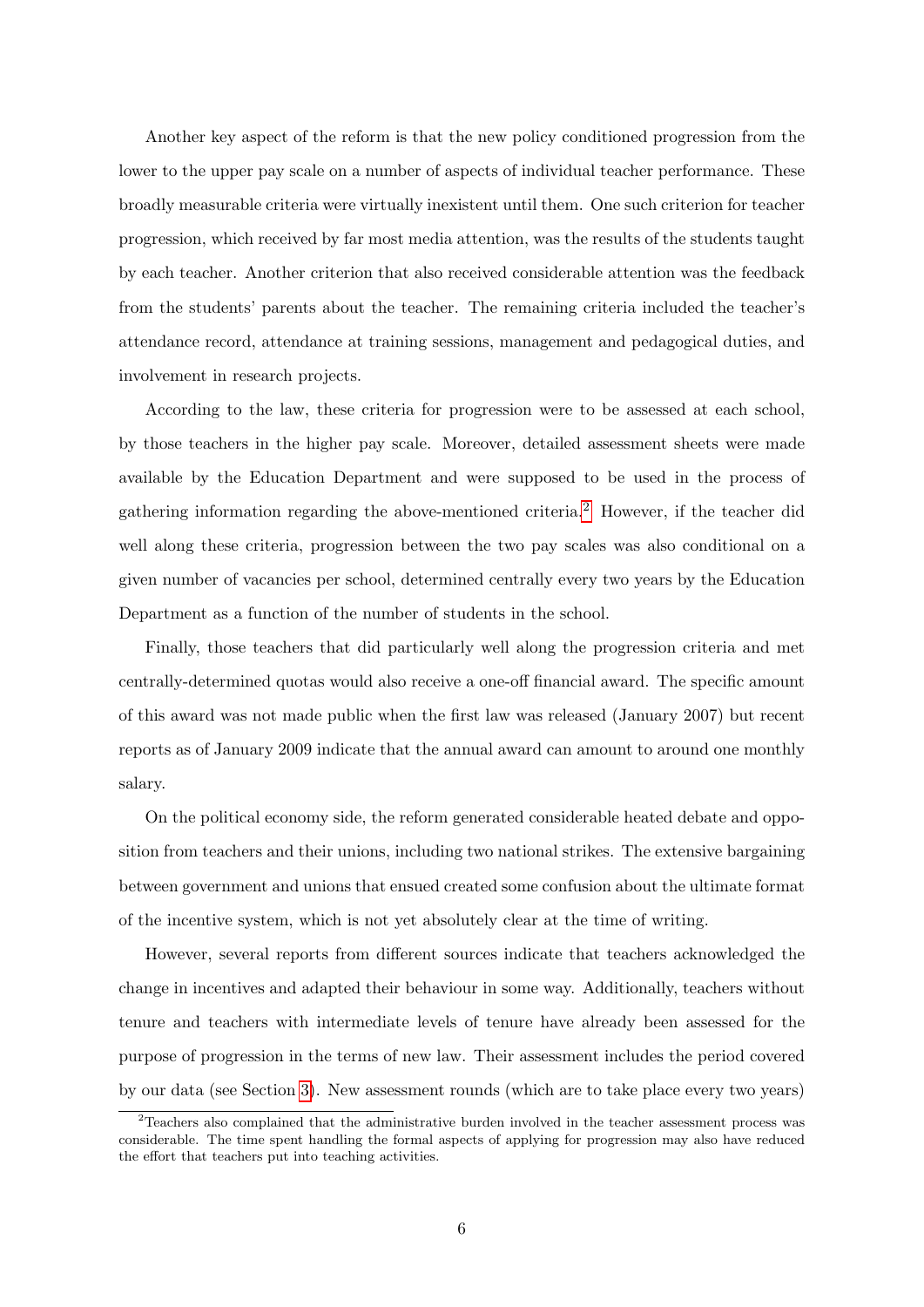are being prepared at the moment and the period of time that will be taken into account for the purpose of that assessment again includes our data.

From the above, we conclude that the reform under study here involves a stark contrast in terms of teacher assessment and incentives. In particular, the new assessment framework introduces several aspects which can be characterised not only as performance-related pay but also more specifically as tournaments (Lazear  $\&$  Rosen 1981). In this context, and turning to a theoretical discussion of the predicted effects of this reform, there are different arguments to take into account. On the one hand, the greater weight placed on performance indicators will presumably induce teachers to focus their effort on those criteria highlighted in the law. This is expected to increase student achievement, which is proxied by national exams and school-level results in our study.

On the other hand, tournaments are known to be potentially disruptive in terms of the collaborative work amongst agents involved in a competition (see [Martins](#page-19-4) [\(2008\)](#page-19-4) and the references therein). Moreover, collaborative work may be particularly important in the education context. Fairness concerns may come to the fore and undermine teacher morale [\(Fehr](#page-18-10) [& Schmidt 1999\)](#page-18-10). Second, there will be extra risk in pay which presumably needs to be compensated by higher wages. However, this was not the case, as pay scales were not improved. Adjustment may thus have taken place via worker turnover and worker composition, again with a potentially detrimental effect upon student achievement.

Finally, setting broadly measurable outputs may lead to dysfunctional behaviour such as teaching to test or engaging in grade inflation. In the specific case of the secondary schools considered here, it is worthwhile to point out that the final grade of each student results from a weighted average of the internal and external marks, the weights being 70% and 30%, respectively. Because of these weights and also because teachers have direct control of internal marks, evidence of grade inflation, if any, is more likely to be observed in terms of internal marks.

One important final aspect to refer in terms of the education reform studied here is that it only applied to a smaller extent in the cases of the two autonomous regions in Portugal, the Azores and Madeira. Indeed, these two regions have special legislative powers in some domains, including education, and they have decided not to follow the education reform in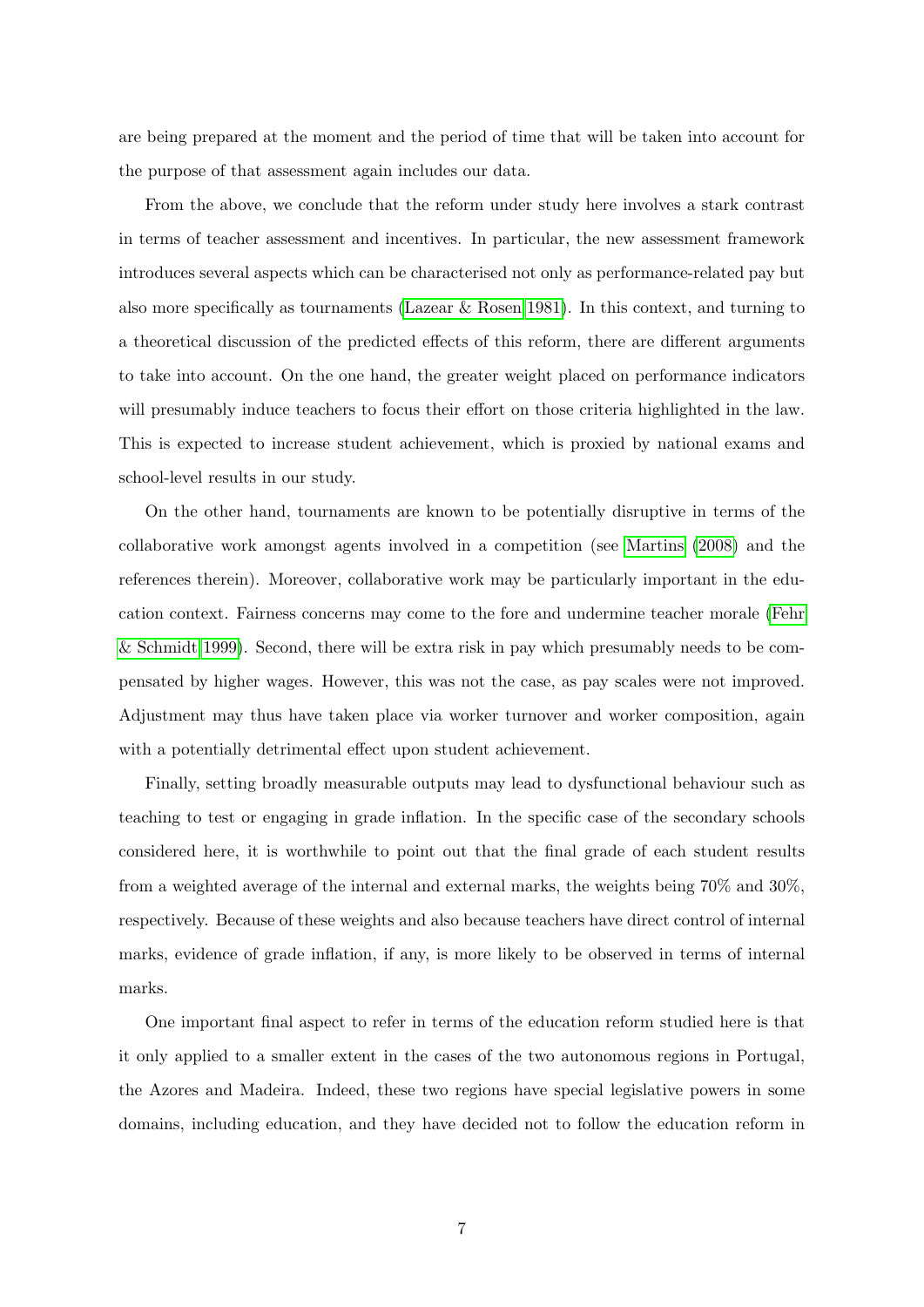the mainland.[3](#page-9-1) Specifically, the two regions also introduced greater emphasis on assessment of a teacher's performance, under broadly the same criteria as in the mainland, although less so in the case of Madeira. However, one important difference that applied to both Azores and Madeira is that they did not break up their pay scale. These differences in the intensity of the treatment are exploited in our empirical analysis.

#### <span id="page-9-0"></span>3 Data

Our data cover the population of high-school national exams in Portugal over seven school years, from 2001/02 to 2007/08. The data are made available by the National Exams Committee (JNE, Jurí Nacional de Exames), an agency of the Ministry of Education which is responsible for all matters regarding national exams carried out in the country. These national exams, studied in this paper, are required for the award of the high-school diploma and also for university entry [\(European Commission 2007\)](#page-18-11).

The data also include information about the internal grades obtained by students in each module (a specific discipline of study, such as Portuguese or Maths) from their schools, which are based on test results and other criteria adopted by each school and teacher. There is also information about the students' final result in each module, after taking into account each student's internal and national-exam grades. Internal grades are censored below 10, the pass level, in a scale of 0 to 20, in which case the student cannot sit the national exam, except in special circumstances. All data used in the paper are freely available from the JNE website.<sup>[4](#page-9-2)</sup>

The data do not include any individual student identifier; instead, each observation concerns a student-module-school-year combination. Typically, there will be several observations for each student but it will not be possible to match them. However, all schools and all modules are identified by name and through unique time-invariant codes. Importantly, there is also information on the school's location at the concelho level, resulting in about 400 different geographical areas, and the school's public or private status. Each student-module-schoolyear combination is also characterised in terms of several variables, namely if the exam is a

<span id="page-9-1"></span><sup>&</sup>lt;sup>3</sup>The relevant legal documents are Law (*Decreto-Leis*) 17/2007, of January 19th and 200/2007, of May 22nd, and Regional Laws (Decretos Legislativos Regionais) 28/2006/A, of August 8th; 21/2007/A, of August 30th; and 6/2008/M, of February 25th.

<span id="page-9-2"></span> ${}^{4}$ Link: <http://sitio.dgidc.min-edu.pt/JNE/Paginas/estatistica.aspx> (in Portuguese). The data were originally released openly so that the media could compile school rankings. As far as we know, the data have never been used for other purposes until now.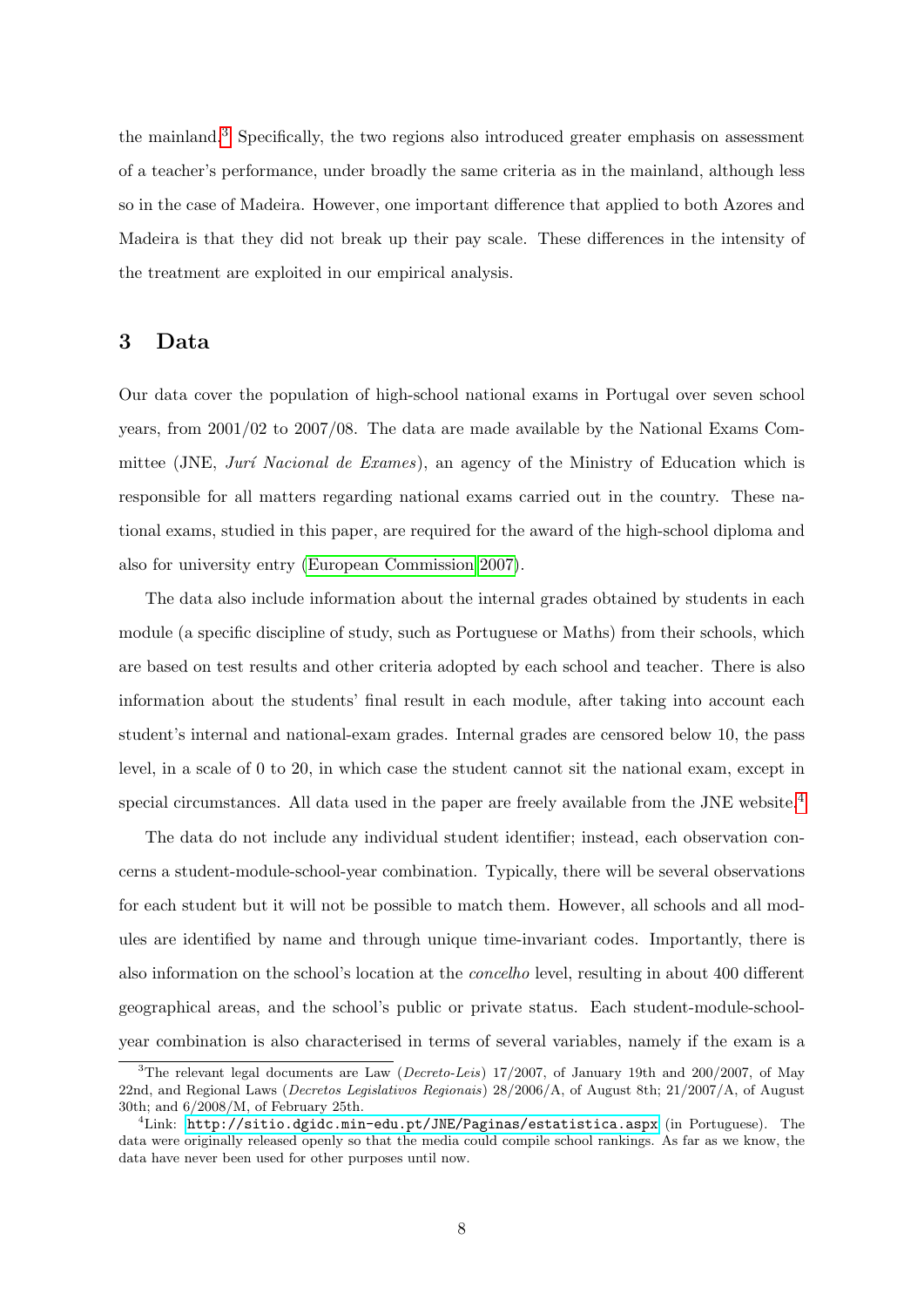resit (either because the student failed before or because the student wants to improve their grade), if the student is applying for admission to university, and if the student is sitting the exam but is not enrolled in the school. The data also include the student's gender and age, but only for the last three years (2005/06-2007/08); and the student's school year when taking the module (typically 12th, which is the last in secondary education in Portugal, but also the 11th, as some modules are subject to national exams at that stage).

We create our main sample of analysis by drawing on all student-exam pairs that meet the following five conditions: a first sit in the first call of a student that is applying to university and is also enrolled in the module of the exam in the school where they are sitting the exam; only schools that are present in the data in all seven years. These criteria are similar to those adopted by most media when compiling school rankings. Our criteria are also imposed in order to ensure that the effect in terms of internal and external grades are based on the same sample and thus are comparable. The resulting 1,411,246 observations are distributed across 563 schools, of which 469 are public schools and subject to the reforms described in the previous section.<sup>[5](#page-10-0)</sup>

Table [1](#page-22-0) presents some descriptive statistics based on the student-exam level data. We find that the average internal mark is  $13.3$  while the exam mark is  $10.6<sup>6</sup>$  $10.6<sup>6</sup>$  $10.6<sup>6</sup>$  These statistics are evidence of different standards between school and national exams and, perhaps, also of grade inflation in schools. Indeed, the mean of the difference between the internal and the external marks, 2.6, is not only positive but also considerably large when compared to the average mark of the internal exam. We also find that about 11% of the exams pertain to private schools and about 5% are from schools in the Azores and Madeira regions. Moreover, there is a downward trend in the number of exams in the period covered, which is consistent with the declining number of students enrolled in secondary school as indicated by national statistics. The exception to the trend is 2006, when new exams were introduced while some of the older exams were still sat by students.

<span id="page-10-0"></span>Table [2](#page-23-0) presents additional descriptive statistics, but referring to the school-level data. Of

<sup>5</sup>The original size of the data is 3,092,507. 28.68% of these observations refer to second calls; 31.22% are not enrolled in the school; 7.73% are not applying for university admission; and 26.98% are resitting the exam. Of course, these exclusion categories overlap for many observations. Only one school is not present in the data in all years, a result that highlights the stability of the education sector in Portugal. No school switches between public and private status. Moreover, extensive robustness analysis was conducted and the results presented below in Section [4](#page-11-0) are not sensitive to different sample definitions as discussed in Section [5.](#page-15-0)

<span id="page-10-1"></span> $6$ The words *grade* and *mark* are used interchangeably here. They both refer to the result of a student, either at the school level or in national exams, and are expressed in the 0-20 scale.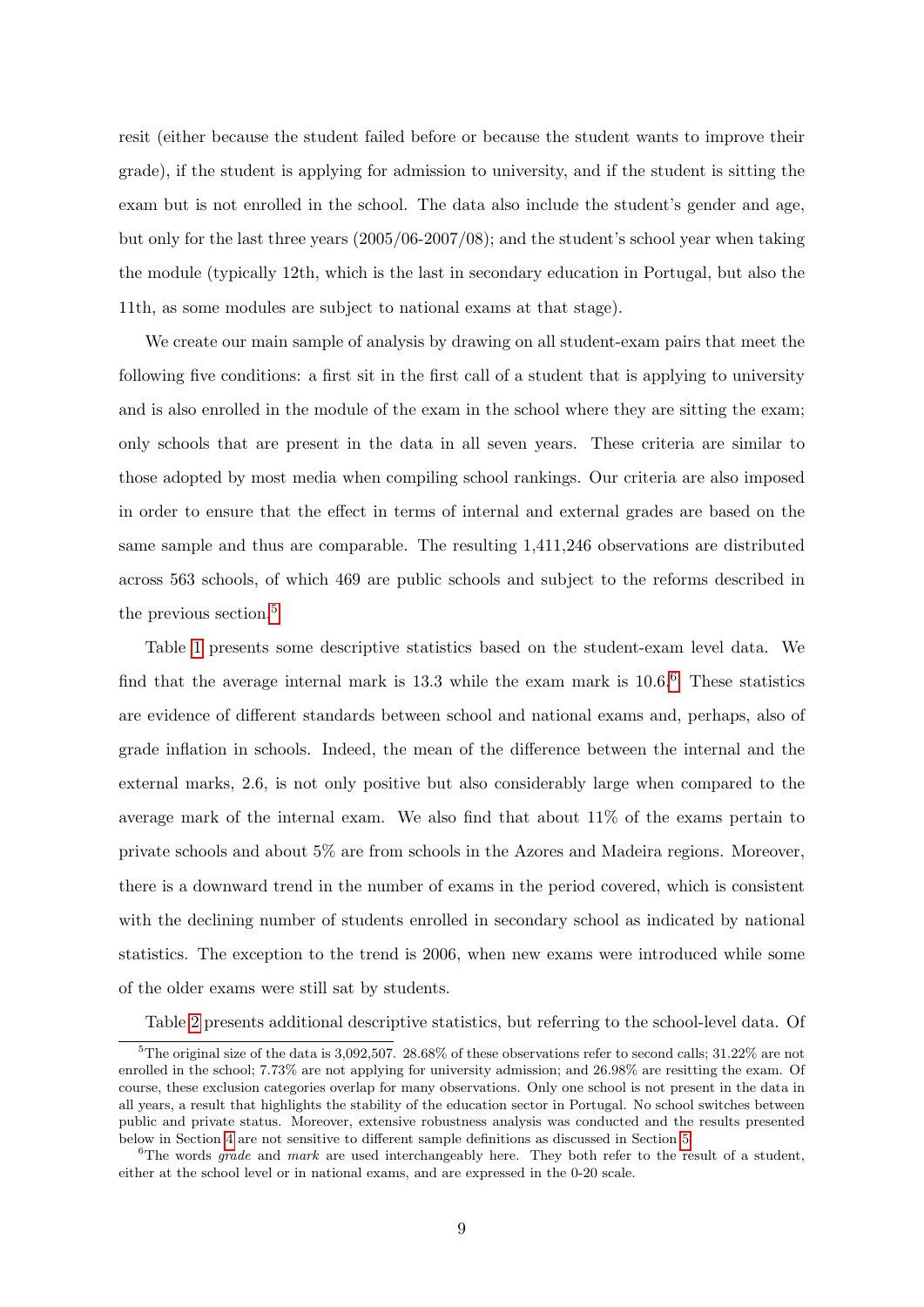interest for the interpretation of the magnitude of our main results, the standard deviations of the logarithms of the internal and external exams are 0.05 and 0.15, respectively. Moreover, the standard deviation of the difference between the internal and external result is 1.028. We also find that, on average, there are 417 exams per year per school.

#### <span id="page-11-0"></span>4 Results

As mentioned before, we estimate the effects of the introduction of performance-related pay from difference-in-differences models of student grade equations. Our identification assumption is that there is no effect specific to public schools (in the continent) from the 2006/07 school year other than the education reform. Specifically, in the case of our first control group, schools located in Azores and Madeira, we estimate specifications as follows:

<span id="page-11-1"></span>
$$
y_{ijt} = \beta_0 + \beta_1 Continent_j + \beta_2 After_t + \beta_3 Continent_j \times After_t + u_{ijt}.
$$
 (1)

In most cases,  $y_{ijt}$  denotes the logarithm of the grade (internal or external) of the studentexam pair  $i$  in school  $j$  in year  $t$ . In two alternative specifications, the dependent variable is instead a measure of grade inflation, namely the difference between the internal and the external grade of the same student-exam pair (a triple differences specification) or a dummy variable taking value one if the internal grade exceeds the external grade.

We do not consider the logarithm of the differences between the internal and external grades in order to keep in our analysis those cases of 'grade deflation', when the external grade is less than the internal grade. Our analysis of different nonlinear functions of the dependent variable also serves a useful robustness purpose. Indeed, if there are other relevant interaction effects that break down the identification assumption, our qualitative results are less likely to hold across different dependent variables. More important, the triple-difference specification is based on a weaker identifying assumption. It simply requires that there is no contemporaneous shock that affects the relative outcomes of the treatment group in the same years as the education reform.

In all cases, *Continent<sub>i</sub>* is a dummy variable with value one if school j is located in mainland, continental Portugal (henceforth referred to as continent): this variable will pick up permanent differences in terms of the dependent variable between those schools located in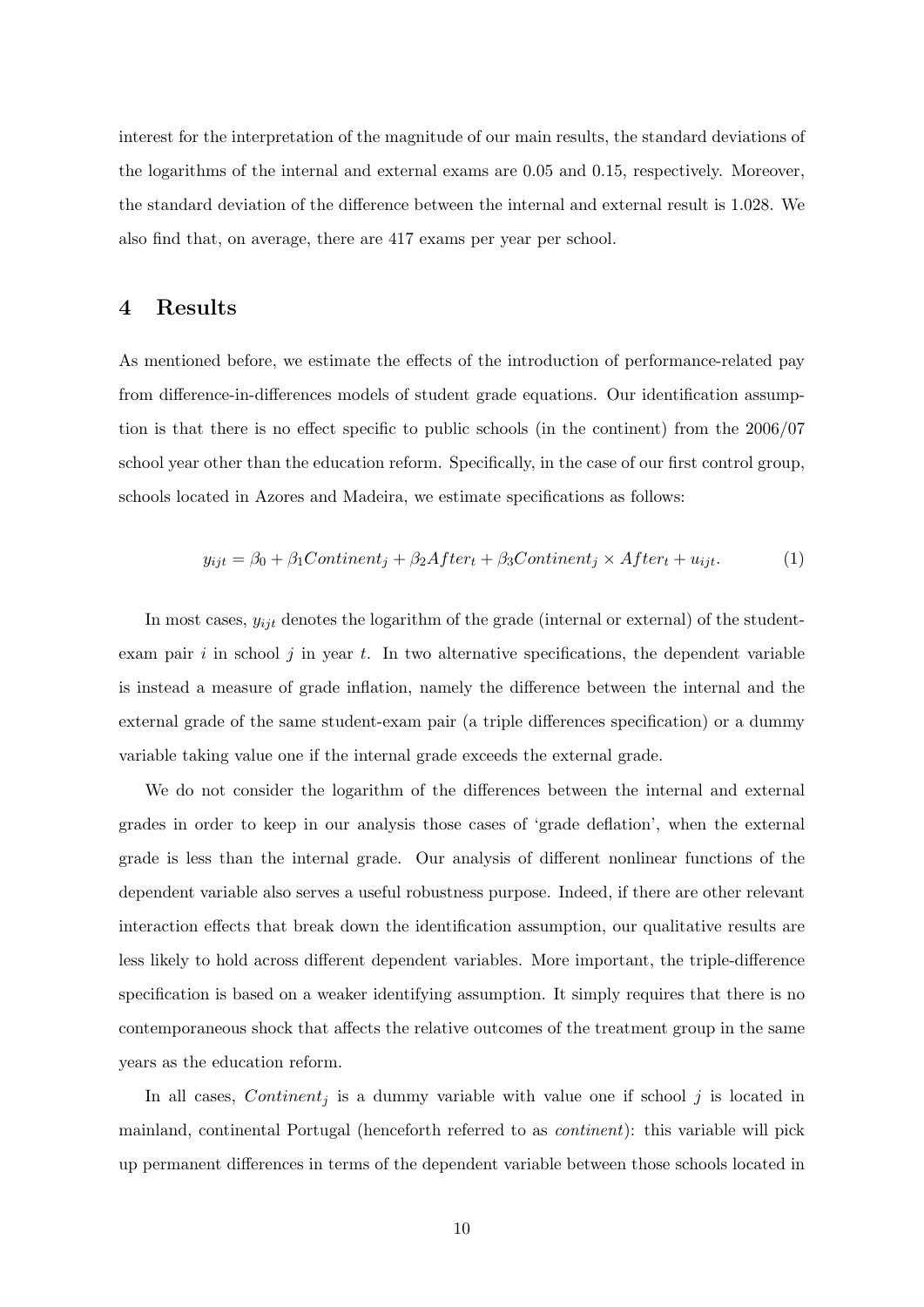the continent and those located in Azores or Madeira.  $After<sub>t</sub>$  is another dummy variable, with value one if year  $t$  is 2007 (i.e. school year 2006-2007) or later, the period when the reforms were more intense, as discussed in Section [2:](#page-6-0) this variable will pick up across-the-board differences between the period before the intervention and the period after the intervention (the introduction of performance-related pay).

Finally, Continent<sub>j</sub>  $\times$  After<sub>t</sub> is the product of the two previous dummy variable and its parameter,  $\beta_3$ , is the object of interest in this paper. Its estimate will pick up the effect of the education reforms upon student achievement or grade inflation, i.e. any additional difference between the two types of schools that emerges after the intervention.

From the benchmark specification in equation [1,](#page-11-1) we consider three extended versions with different additional controls. The first version includes controls for school size (the total number of exams sat in each year) and regions (20 fixed effects). The second specification includes school size and school fixed effects (as the latter are perfectly collinear with the regions fixed effects, these region fixed effects are dropped from the analysis). Finally, the third additional specification includes school size and school-exam fixed effects.<sup>[7](#page-12-0)</sup> Importantly, all models are estimated with robust standard errors, allowing for clustering at the school level.

The first set of results, based on internal grades, are presented in Table [3.](#page-24-0) These results draw on the student-level data described in Table [1,](#page-22-0) except that private schools are dropped. Across all four specifications, we find negative point estimates, indicating that the levels of achievement of public schools in the continent fall with respect to public schools in Azores and Madeira. The magnitude of the estimates is very similar across the specifications, ranging from -.008 to -.01, or about one fifth of a standard deviation of the dependent variable across all schools. On the other hand, the statistical significance of the coefficients is poor, as it does not meet the 5% significance level.

However, when we turn to Table [4,](#page-25-0) which presents similar specifications but considering external grades instead, we find much higher effects, ranging from -.04 to -.054. These correspond to approximately one third of a standard deviation of the log of average grades across schools. In addition, all estimates here are also significant, even at the .1% level. The

<span id="page-12-0"></span><sup>7</sup>Because the structure of exams changes over the period, we focus on a subset of four of the most important topics covered in these tests: Portuguese, Maths, Biology, and Physics/Chemistry. Each subset includes all exams that include the topic above in their exam title.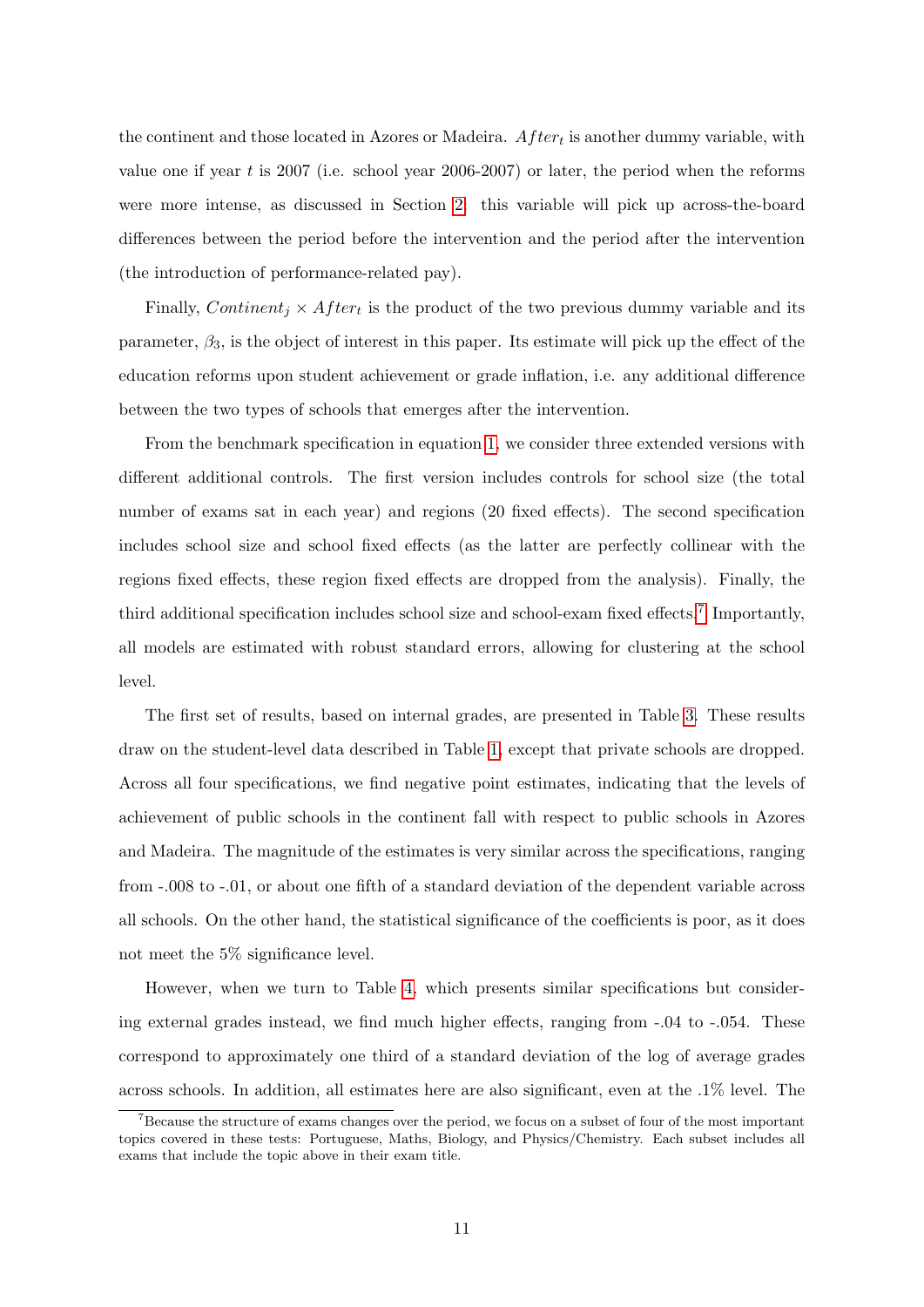comparison of the two sets of results (internal and external) therefore indicates that while national-exam results of public schools in the continent fall significantly and by a meaningful size with respect to the same change for public schools in the Azores and Madeira, the equivalent effect for internal marks is much smaller and much less precise.<sup>[8](#page-13-0)</sup>

The contrast between the internal and external results suggests that grade inflation in the public schools in the continent is a presumably unintended effect of the reform. Indeed, our triple-difference estimates - see Table [5](#page-26-0) - indicate precisely that. We find that the average gap between internal and external marks increases by .217 to .246 (or about one quarter of a standard deviation of average grade inflation) in public schools in the continent with respect to their counterparts in Azores and Madeira. In all cases the coefficients are significant, at least at the 5% level. Similarly, we also find evidence that the probability of grade inflation increases in the continent with respect to Azores and Madeira - see Table [6.](#page-27-0)

The fact that the latter estimates are relatively small (between .01 and .022, although all significant at the 5% level except in one case) indicates that the effects in terms of grade inflation were felt mostly along the intensive margin, i.e. increased inflation in marks that previously tended to exhibit inflation, rather than the extensive margin. This is related to the limited room for expansion along the extensive margin, as only 14% of the marks exhibited 'deflation' and only 23% of the marks are the same at the internal and external level (here defined as an absolute difference of less than .5).

We now turn to our second and complementary control group: private schools. Although it is well known that private schools tend to exhibit better results in terms of the academic achievement of their students, our difference-in-differences approach will control at least for permanent differences between them and public schools. (See [Neal](#page-19-8) [\(1997\)](#page-19-8) for a study of student achievement in Catholic private schools, which correspond to a large share of the private schools in our data.)

Similarly to the case of the first control group (equation [1\)](#page-11-1), here we estimate the following difference-in-differences specification:

<span id="page-13-1"></span>
$$
y_{ijt} = \beta_0' + \beta_1' \text{Public}_j + \beta_2' \text{After}_t + \beta_3' \text{Public}_j \times \text{After}_t + u_{ijt},\tag{2}
$$

<span id="page-13-0"></span> $8\text{We also find, both in Table 3 and in Table 4, that the After coefficients are always significantly positive,}$  $8\text{We also find, both in Table 3 and in Table 4, that the After coefficients are always significantly positive,}$  $8\text{We also find, both in Table 3 and in Table 4, that the After coefficients are always significantly positive,}$  $8\text{We also find, both in Table 3 and in Table 4, that the After coefficients are always significantly positive,}$  $8\text{We also find, both in Table 3 and in Table 4, that the After coefficients are always significantly positive,}$ suggesting a trend towards higher marks.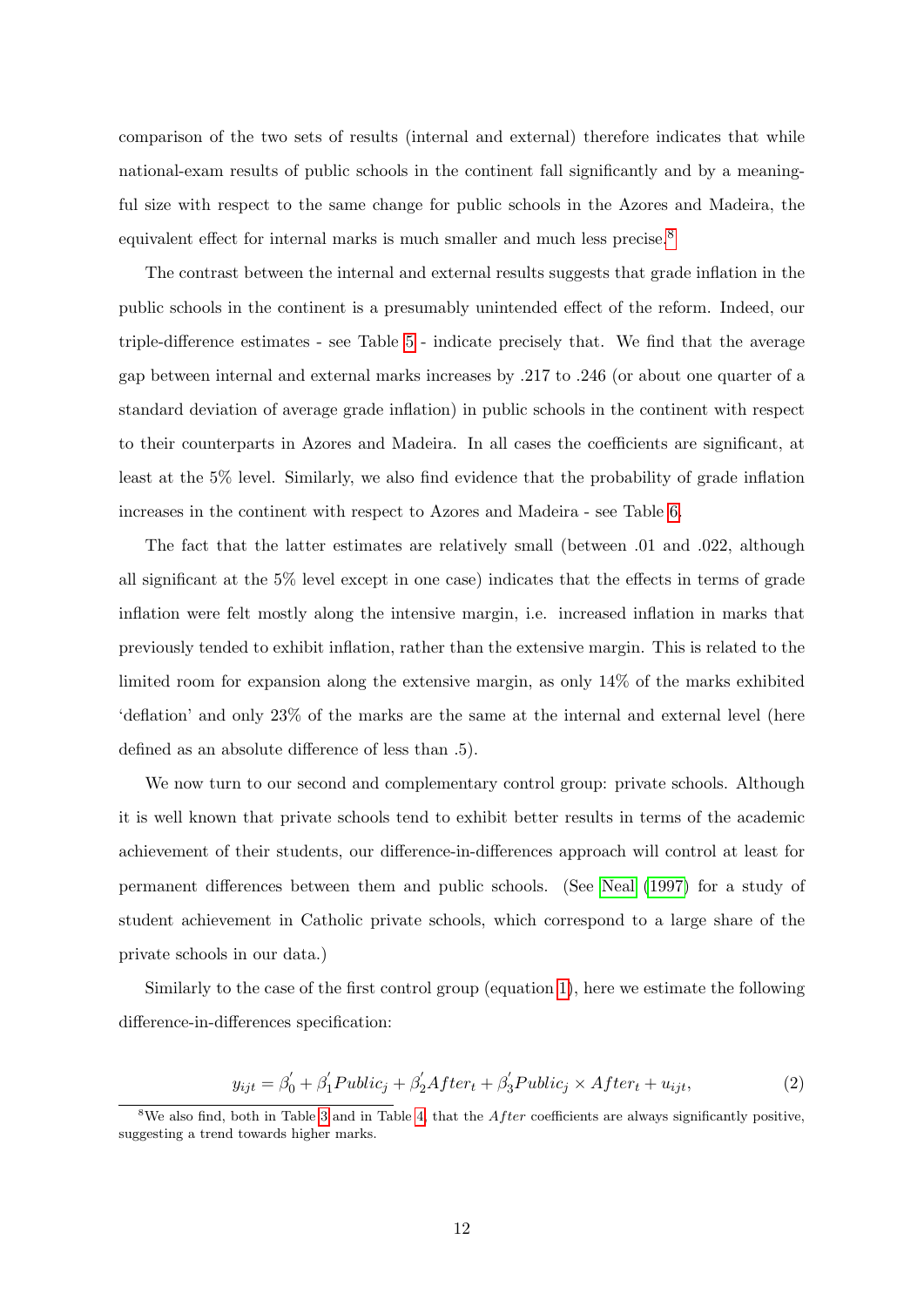All variables take the same interpretation as before; and  $Public_j$  is a dummy variable with value one if school j is a State school.  $\beta_2$ <sup>2</sup>  $s'_{3}$  is now the parameter of interest. All models in this section are estimated with the full set of student-level data described in Table [1,](#page-22-0) except that schools located in the Azores and Madeira islands (public or private) are dropped.

Table [7](#page-28-0) presents the results for the internal grades. As in the case in which the public schools in Azores and Madeira served as the control group, we find again evidence that the introduction of the individual teacher incentives had a detrimental effect on student achievement. However, in the present case, the coefficients range from -.017 to -.022, or about twice as much as in the equivalent specification under the first control group. Moreover, the coefficients are now always statistically significant, even at the .1% level. The increase in the magnitude of the effects, to around 40% of a standard deviation, is also consistent with the increased intensity of the treatment in public schools in the continent when compared to public schools in Azores and Madeira, as discussed in Section [2.](#page-6-0)

These findings are also consistent with the external grade results - see Table [8.](#page-29-0) There we find that achievement in public schools, when compared to private schools, falls by between -.046 to -.065, and is again always significant at the .1% level. The magnitude of these effects corresponds to about one third of a standard deviation of external results.

Finally, the grade inflation result, obtained from the stronger effects in external grades when compared to internal grades is once again corroborated from the triple-difference results. In Table [9,](#page-30-0) we find that grade inflation increases by between .193 to .27 across the four specifications considered there, all of which are significant at the 1% level. Similar results to those of the first control group are found for the grade inflation probability too.

Overall, the results suggest strongly that the onset of individual teacher incentives led to a decrease in student achievement and an increase of grade inflation. As mentioned before, this is consistent with incentives-related disruption in colaborative work in schools, once teachers are facing tournaments with their colleagues. This is also consistent with teaching to the test in terms of internal results, those which carry a greater weight in terms of the final result of the student in the module (70%). However, given the non-random nature of the intervention, we conduct additional robustness in the next section, before reaching our conclusions.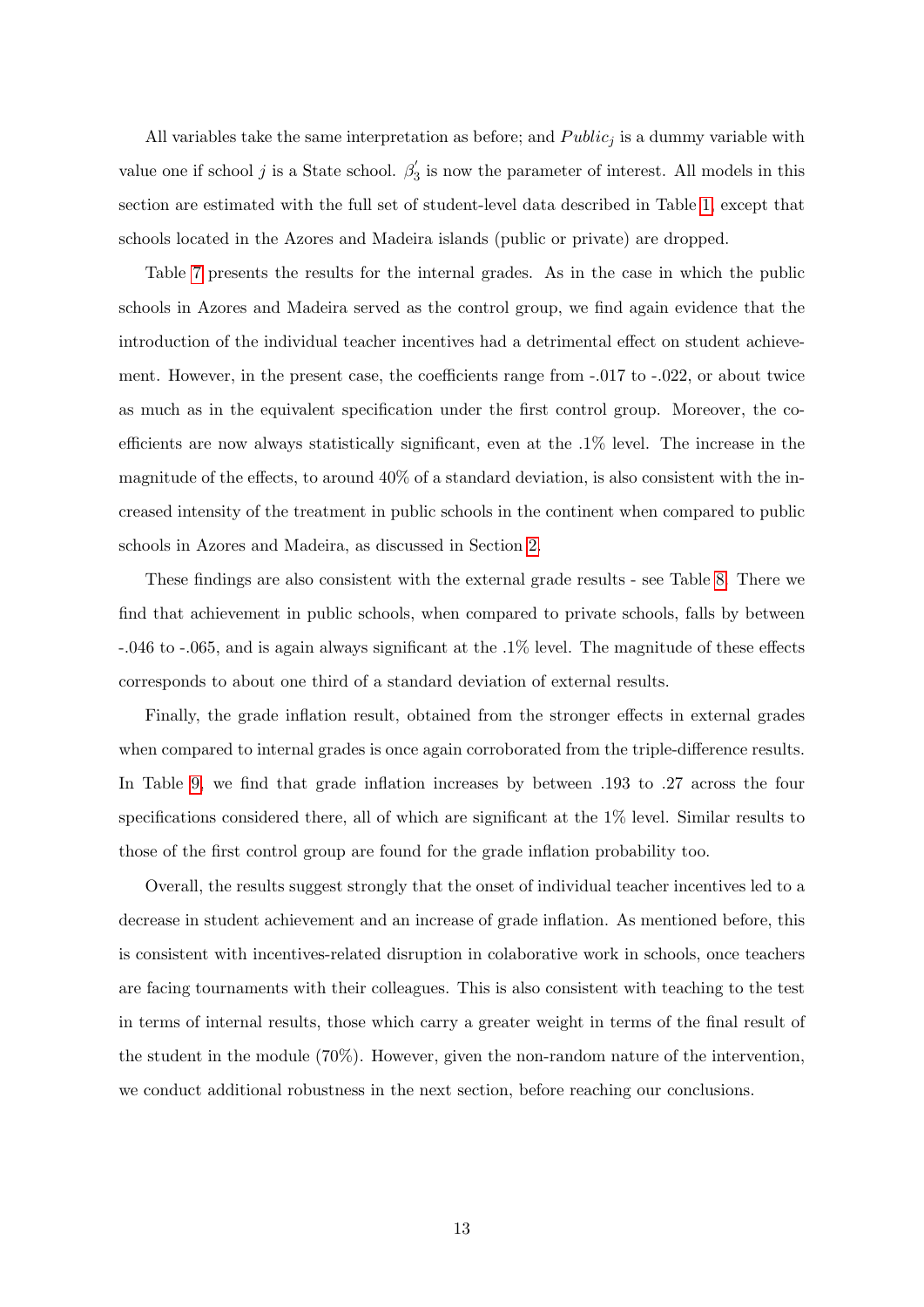#### <span id="page-15-0"></span>5 Robustness

One important test of the strength of a causal interpretation of difference-in-differences estimates concerns common trends. Indeed, if there are no interactions between treatment and other variables, as assumed for identification purposes, one would expect parallel movement between the treatment and control groups. We conduct this analysis here by considering more flexible versions of equations [1](#page-11-1) and [2.](#page-13-1) Specifically, we allow the difference of the treatment group with respect to the control group to vary during the period prior to the intervention. If our earlier estimates are indeed capturing a causal effect, then we expect that there will be no statistically significant differences between the two groups (control and treatment) until the occurrence of the treatment.

Moreover, we also allow the effect of the education reform to vary over the  $After$  period. This serves as another robustness test, as it allows us to investigate any cumulative effects of the reform. In this context, the equation we estimate is as follows:

$$
y_{ijt} = \alpha_0 + \alpha_1 Continent_j + \sum_{k=2003}^{2008} \delta_k I(year_t = k) + \sum_{k=2003}^{2008} \gamma_k Continent_j \times I(year_t = k) + u_{ijt}.
$$
\n(3)

All variables have the same meaning as before; and  $I()$  is the indicator function. The coefficients of interest are now the  $\gamma_k$  (k=2003, ..., 2008), which will indicate any differences in the yearly effects of the treatment group with respect to the comparison year (2002). Again, we also consider specifications with region, school or school-exam fixed effects.

Table [10](#page-31-0) presents the results based on the internal grades as the dependent variable. We find that, across all specifications, there are no differences in trends between public schools in Azores and Madeira and those in the continent. We also find that there are significant treatment effects in 2007, but not in 2008. In terms of external results - Table [11](#page-32-0) -, we find again no evidence of different trends between the two types of schools. On the other hand, the significant negative results of public schools in the continent are concentrated in 2008 (although the point estimates increase considerably from 2006 to 2007). These results are also displayed in Figure [1.](#page-20-0)

The decomposition of the results on grade inflation are again consistent with the earlier findings. Table [12](#page-33-0) indicates no systematic differences between the two types of schools until 2008, when grade inflation effects jump in magnitude and become statistically significant in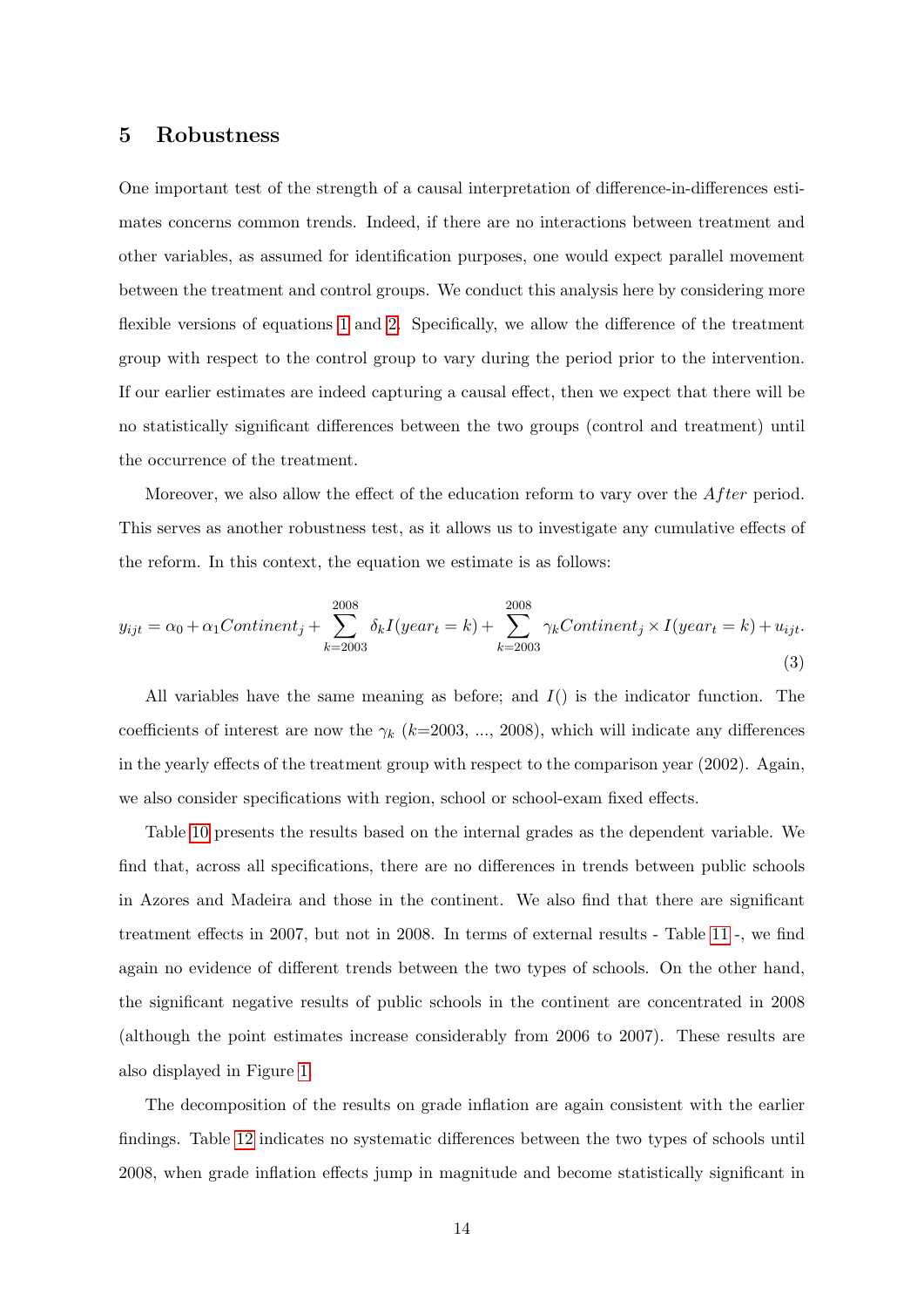all cases except one. Before that, in 2007, point estimates are already typically much higher than before.

Overall, we regard these results are very supportive of our causal interpretation. Furthermore, the cumulative nature of the effects is also consistent with the cumulative nature of the reform, in the sense that the cohorts that take their exams later (in 2008 rather than in 2007) are also cohorts that have been exposed to the treatment for a longer period.

We also test the common trends assumption (and the cumulativeness of the effects) in terms of the public vs private schools comparison:

$$
y_{ijt} = \alpha_0' + \alpha_1' \text{Public}_j + \sum_{k=2003}^{2008} \delta_k I(year_t = k) + \sum_{k=2003}^{2008} \gamma_k' \text{Public}_j \times I(year_t = k) + u_{ijt}. \tag{4}
$$

Again we find evidence of no statistically significant differences during the before period for all three variables considered (internal and external grades and grade inflation) and across the four specifications estimated for each variable - see Tables [13](#page-34-0) and [14](#page-35-0) (and Figure [2\)](#page-21-0) for the results on internal and external marks and Table [15](#page-36-0) for the results on grade inflation.<sup>[9](#page-16-0)</sup> Without exception, all point estimates in 2008 are bigger (in absolute terms) than their counterparts for 2007, although their differences are typically not statistically significant. However, we regard this additional finding about the increase of the point estimates as further evidence consistent with the cumulative effects of the reform.

We have also conducted a number of additional robustness tests. First, we considered different subsets of our original data. Specifically, we consider possible differences from the benchmark results alternatively in urban areas, in large schools or in core subjects. Second, we extended the range of data examined from first-sit results (which account for about 85% of the total number of exams) to first- and second-sits. Third, we extended the range of data considered even further, considering also resit students and those not applying for university entry. Fourth, we replicated our results using data collapsed into before and after periods, as suggested in [Bertrand et al.](#page-18-12) [\(2004\)](#page-18-12). In all cases, the qualitative results across the different specifications were unchanged and only relatively minor differences were found in terms of the quantitative findings. Finally, our early results based on the case of primary schools [\(Martins](#page-19-9)

<span id="page-16-0"></span><sup>9</sup>The only exception to this pattern is some evidence of lower external results and higher inflation in 2004 and 2005, but only in two specifications. Those point estimates are generally quite smaller than the 2007 or 2008 point estimates.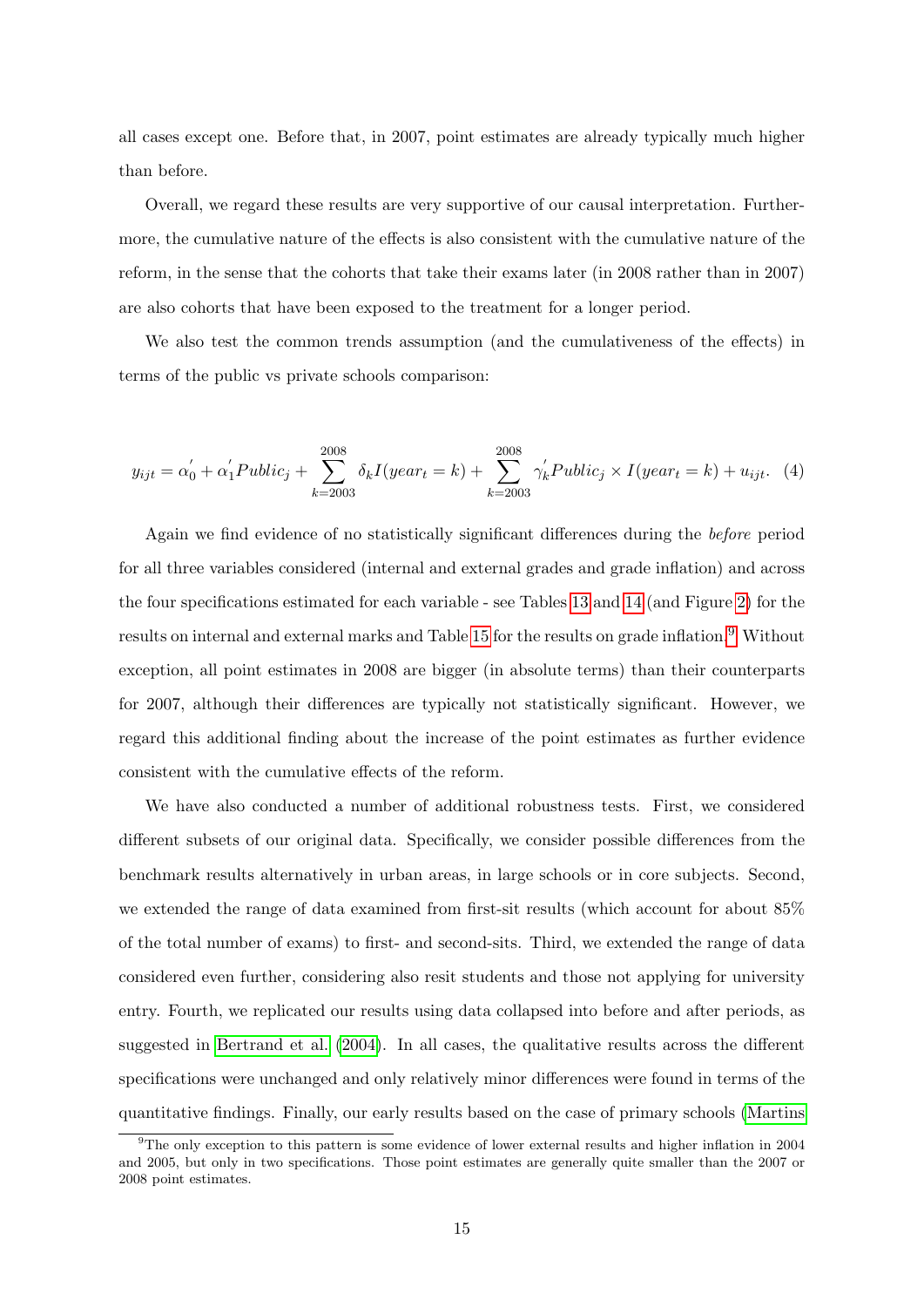[2009\)](#page-19-9) also finds similar qualitative results as for secondary schools.[10](#page-17-1)

#### <span id="page-17-0"></span>6 Conclusions

There is great interest in understanding the potential of teacher incentives to improve student achievement. This paper sheds light into this question by examining the recent introduction of performance-related pay in Portugal's public schools. Our approach is based on a differencein-differences analysis drawing on two complementary control groups. These control groups either were exposed to a lighter version of the intervention (the case of public schools in the Azores and Madeira) or were not exposed at all (the case of private schools). All students in all schools were administered the same national exams.

Our results consistently indicate that the increased focus on individual teacher performance caused a significant and sizable relative decline in student achievement, as measured by national exams. However, the decline in achievement is less sizable when considering school-level results, suggesting an increasing importance of grade inflation. This result is also supported by our triple-difference evidence. Furthermore, we find additional support for a causal interpretation of our results from our analysis of common trends, robustness to different control variables, different data subsets and different aggregation levels. The use of official population data also ensures greater reliability in terms of the external validity of our results and measurement bias.

Overall, our student achievement results are consistent with the potential for disruption in collaborative work in schools created by tournaments for promotions and prizes. On the other hand, the increase in grade inflation can be explained by the emphasis placed by the new promotion criteria on student results. While our results are negative in terms of the value of the specific reform examined here, our findings also indicate that teachers respond to incentives in a predictable way. In this context, we believe that future research should move from the question of whether performance-related pay has any effects to the narrower question of which specific performance-related pay setups generate the best results for students.

<span id="page-17-1"></span> $10$ We also consider the effects in terms of the public vs private contrast within Azores and Madeira only. The results are again very similar to our benchmark findings. However they are less precise, as there is only one private school in this subset. In addition, we also contrasted the percentage of students that applied for university entry between the treatment and the control groups. Here we found some evidence of a greater percentage of public-school students applying for university. However, it is unclear if this results from composition differences across the two groups over time or if this is an effect itself of the grade inflation documented before.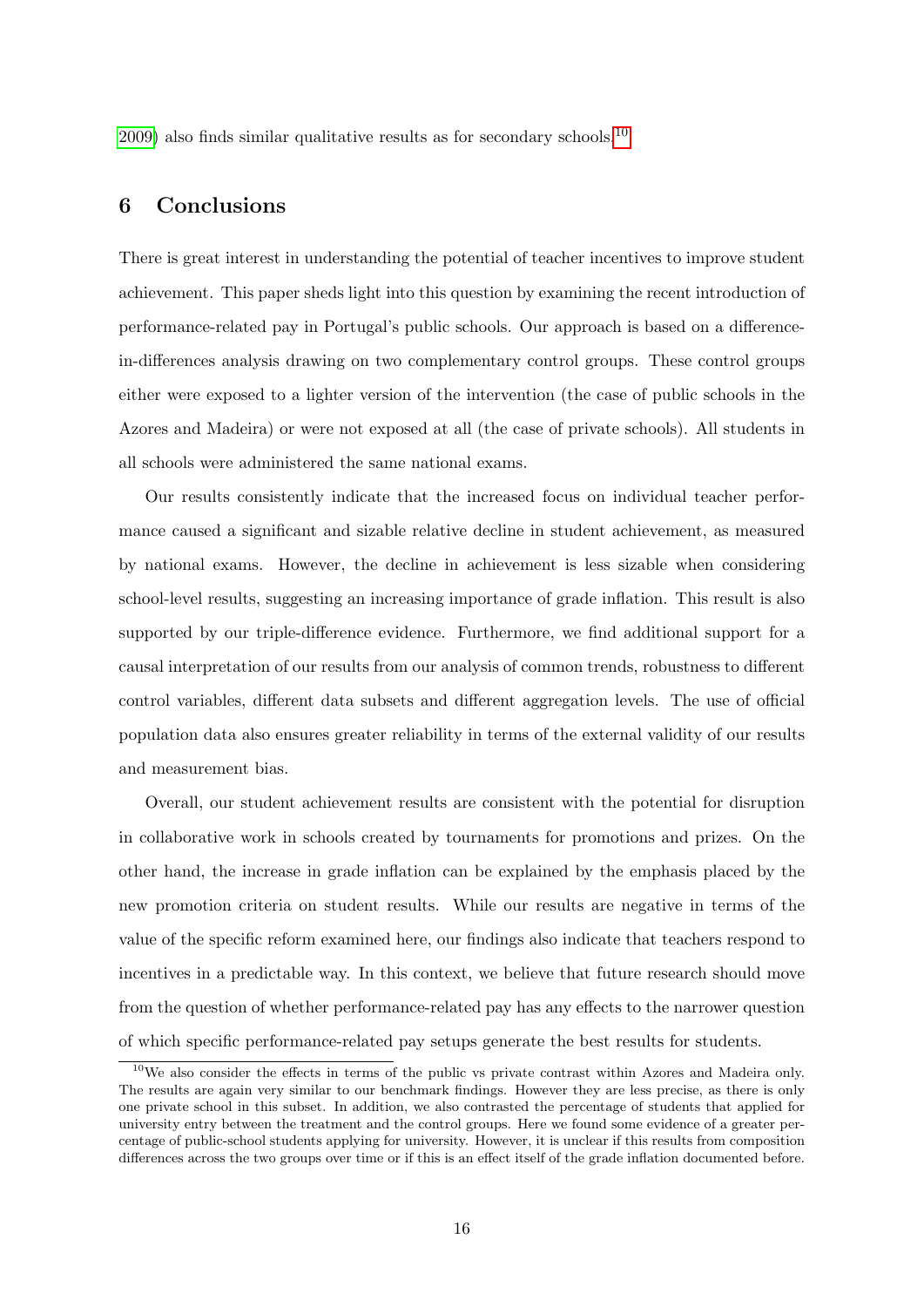#### References

- <span id="page-18-7"></span>Atkinson, A., Burgess, S., Croxson, B., Gregg, P., Propper, C., Slater, H. & Wilson, D. (forthcoming), 'Evaluating the impact of performance-related pay for teachers in England', Labour Economics .
- <span id="page-18-8"></span>Bandiera, O., Barankay, I. & Rasul, I. (2005), 'Social preferences and the response to incentives: Evidence from personnel data', *Quarterly Journal of Economics* 120(3), 917–962.
- <span id="page-18-12"></span>Bertrand, M., Duflo, E. & Mullainathan, S. (2004), 'How much should we trust differencesin-differences estimates?', Quarterly Journal of Economics 119(1), 249–275.
- <span id="page-18-5"></span>Eberts, R., Hollenbeck, K. & Stone, J. (2002), 'Teacher performance incentives and student outcomes', Journal of Human Resources 37(4), 913–927.
- <span id="page-18-11"></span>European Commission (2007), The education system in Portugal, Eurybase report.
- <span id="page-18-10"></span>Fehr, E. & Schmidt, K. M. (1999), 'A theory of fairness, competition, and cooperation', Quarterly Journal of Economics 114(3), 817–868.
- <span id="page-18-6"></span>Figlio, D. N. & Kenny, L. W. (2007), 'Individual teacher incentives and student performance', Journal of Public Economics 91(5-6), 901–914.
- <span id="page-18-3"></span>Glewwe, P., Ilias, N. & Kremer, M. (2003), Teacher incentives, NBER Working Paper 9671.
- <span id="page-18-9"></span>Jacob, B. A. & Levitt, S. D. (2003), 'Rotten apples: An investigation of the prevalence and predictors of teacher cheating', Quarterly Journal of Economics 118(3), 843–877.
- <span id="page-18-1"></span>Kane, T. J. & Staiger, D. O. (2002), 'The promise and pitfalls of using imprecise school accountability measures', Journal of Economic Perspectives 16(4), 91–114.
- <span id="page-18-2"></span>Lavy, V. (2002), 'Evaluating the effect of teachers' group performance incentives on pupil achievement', Journal of Political Economy 110(6), 1286–1317.
- <span id="page-18-4"></span>Lavy, V. (forthcoming), 'Performance pay and teachers effort, productivity and grading ethics', American Economic Review .
- <span id="page-18-0"></span>Lazear, E. P. (2000), 'Performance pay and productivity', American Economic Review 90(5), 1346–1361.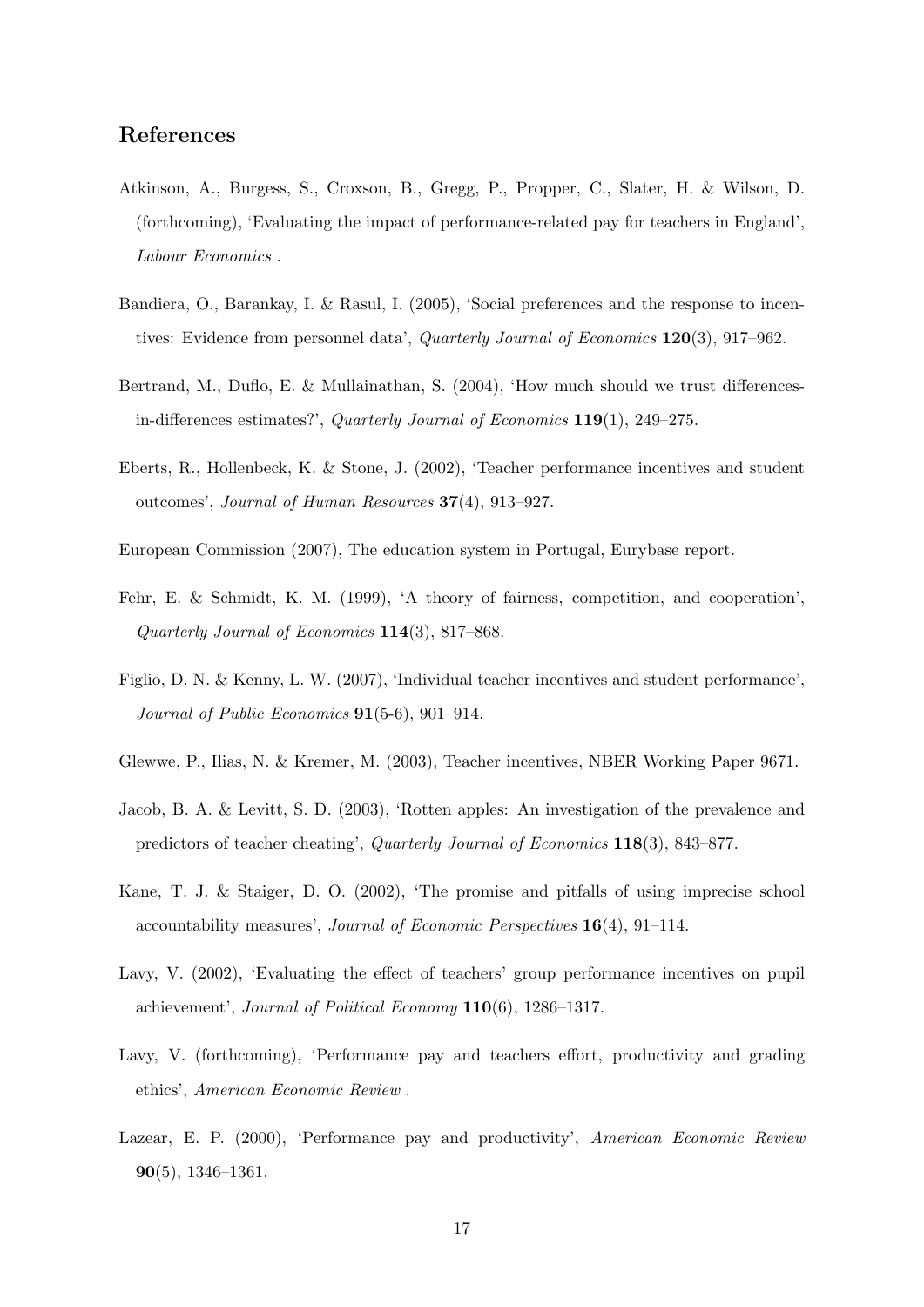<span id="page-19-3"></span>Lazear, E. P. (2003), 'Teacher incentives', Swedish Economic Policy Review 10(2), 179–214.

- <span id="page-19-5"></span>Lazear, E. P. & Rosen, S. (1981), 'Rank-order tournaments as optimum labor contracts', Journal of Political Economy 89(5), 841–64.
- <span id="page-19-4"></span>Martins, P. S. (2008), 'Dispersion in wage premiums and firm performance', Economics Letters  $101(1), 63-65.$
- <span id="page-19-9"></span>Martins, P. S. (2009), Teacher performance-related pay and student achievement: Evidence from primary schools, Queen Mary, University of London, mimeo.
- <span id="page-19-2"></span>Martins, P. S. & Walker, I. (2006), Student achievement and university classes: Effects of attendance, size, peers, and teachers, IZA Discussion Paper 2490.
- <span id="page-19-6"></span>Meyer, B. D. (1995), 'Natural and quasi-experiments in economics', Journal of Business  $\mathscr$ Economic Statistics  $13(2)$ , 151–61.
- <span id="page-19-8"></span>Neal, D. (1997), 'The effects of catholic secondary schooling on educational achievement', Journal of Labor Economics 15(1), 98–123.
- <span id="page-19-7"></span>OECD (2001), 'Education at a glance 2001', OECD Directorate for Education, Paris.
- <span id="page-19-0"></span>Rivkin, S. G., Hanushek, E. A. & Kain, J. F. (2005), 'Teachers, schools, and academic achievement', Econometrica 73(2), 417–458.
- <span id="page-19-1"></span>Rockoff, J. E. (2004), 'The impact of individual teachers on student achievement: Evidence from panel data', American Economic Review 94(2), 247–252.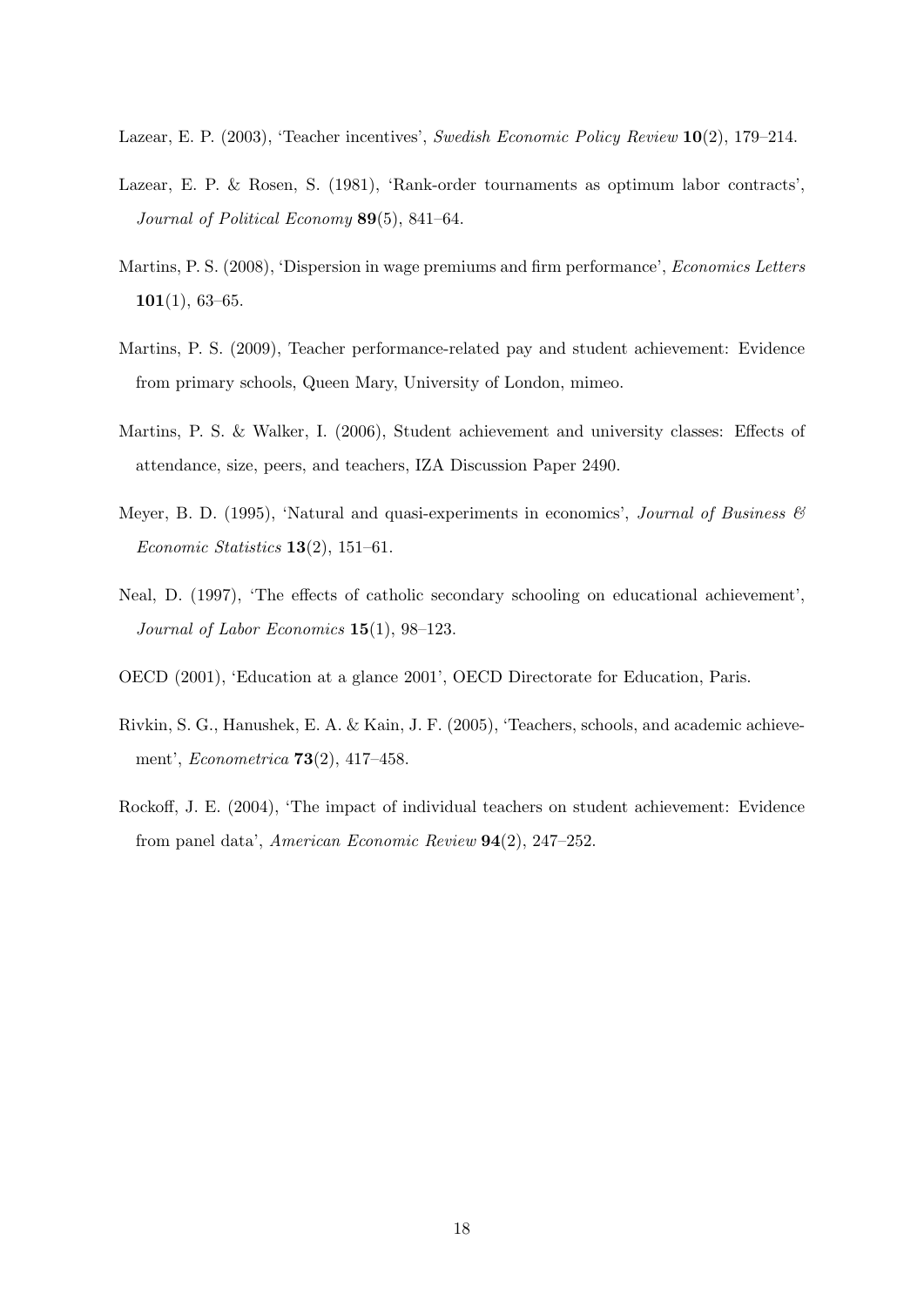## Figures

<span id="page-20-0"></span>

Figure 1: Difference-in-difference estimates - Control group: Azores and Madeira

Notes: Author's estimates based on JNE data and reported in more detail in Column C of Tables [10](#page-31-0) and [11.](#page-32-0)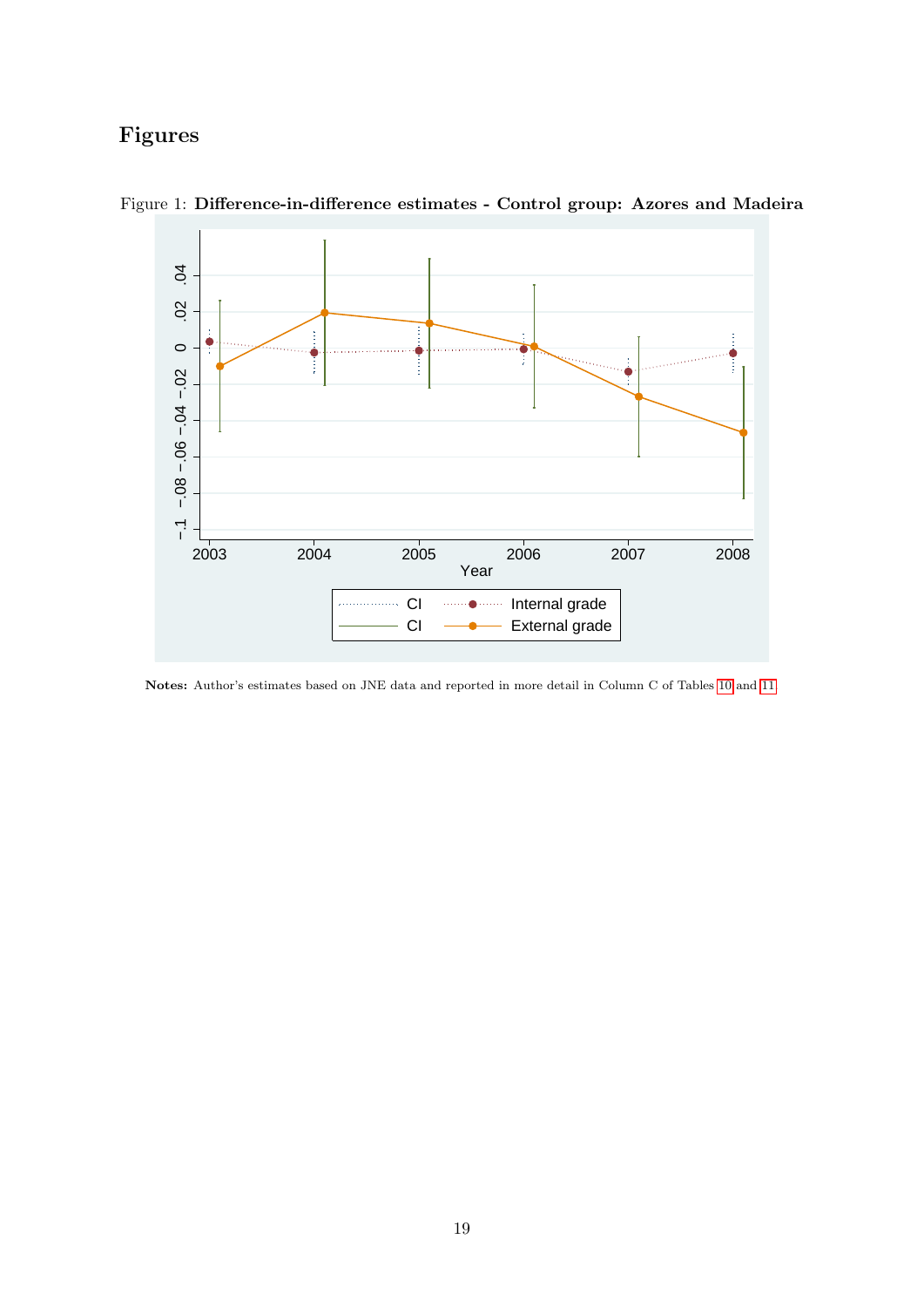<span id="page-21-0"></span>

Figure 2: Difference-in-difference estimates - Control group: Private schools

Notes: Author's estimates based on JNE data and reported in more detail in Column C of Tables [13](#page-34-0) and [14.](#page-35-0)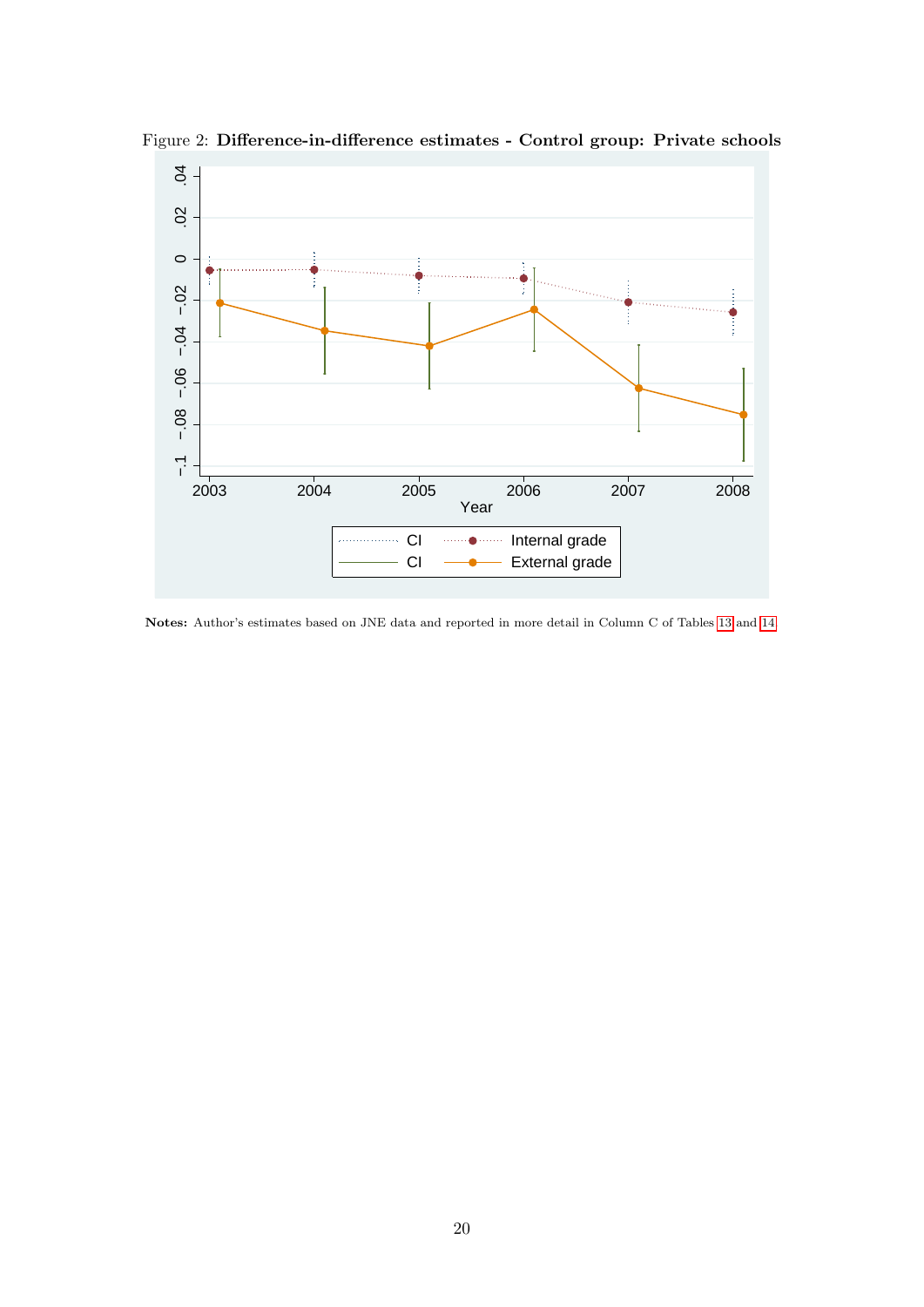### Tables

| Variable                 | Mean    | Std. Dev. | Min.     | Max.  |
|--------------------------|---------|-----------|----------|-------|
| Internal Exam            | 13.322  | 2.598     | 10       | 20    |
| External Exam            | 10.66   | 3.992     | 0.1      | 20    |
| Internal - External Exam | 2.662   | 3.148     | $-10$    | 18.9  |
| Log Internal Exam        | 2.571   | 0.19      | 2.303    | 2.996 |
| Log External Exam        | 2.276   | 0.47      | $-2.303$ | 2.996 |
| Public                   | 0.888   | 0.315     | 0        | 1     |
| Continent                | 0.949   | 0.221     | $\theta$ | 1     |
| No. Exams                | 651.440 | 390.932   | 1        | 3152  |
| 2003                     | 0.166   | 0.372     | 0        | 1     |
| 2004                     | 0.121   | 0.327     | 0        | 1     |
| 2005                     | 0.135   | 0.342     | 0        | 1     |
| 2006                     | 0.164   | 0.37      | 0        | 1     |
| 2007                     | 0.112   | 0.316     | 0        | 1     |
| 2008                     | 0.115   | 0.319     |          |       |

<span id="page-22-0"></span>Table 1: Descriptive Statistics - All Exams

Notes: Author's calculations based on Jurí Nacional de Exames data. The internal (external) exam refers to the mark obtained by each student in each module by the school (national exam). 'Public' and 'Continent' are dummy variables which are equal to one for students in public schools or schools located in mainland Portugal, respectively. There are 1411246 observations in each variable.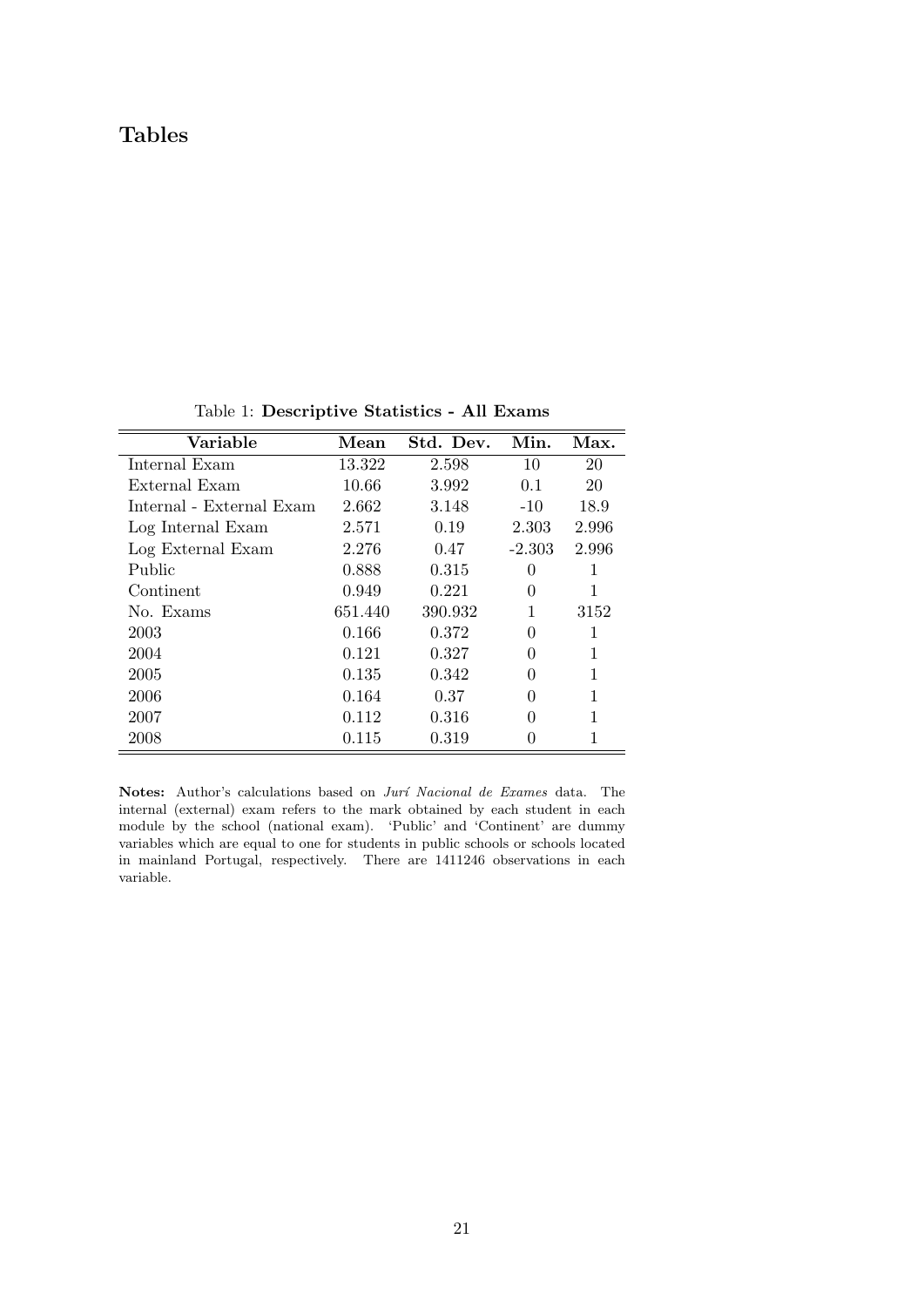| Variable                 | Mean    | Std. Dev. | Min.     | Max.   |
|--------------------------|---------|-----------|----------|--------|
| Internal Exam            | 13.055  | 0.687     | 10.333   | 16.356 |
| External Exam            | 10.123  | 1.308     | 5.467    | 15.72  |
| Internal - External Exam | 2.932   | 1.028     | $-1.564$ | 6.653  |
| Log Internal Exam        | 2.55    | 0.05      | 2.334    | 2.777  |
| Log External Exam        | 2.212   | 0.154     | 1.569    | 2.735  |
| Public                   | 0.833   | 0.373     | 0        | 1      |
| Continent                | 0.945   | 0.228     | 0        | 1      |
| No. Exams                | 417.287 | 313.339   | 1        | 3152   |
| 2003                     | 0.143   | 0.35      | 0        | 1      |
| 2004                     | 0.143   | 0.35      | 0        | 1      |
| 2005                     | 0.143   | 0.35      | 0        | 1      |
| 2006                     | 0.143   | 0.35      | 0        | 1      |
| 2007                     | 0.143   | 0.35      | 0        | 1      |
| 2008                     | 0.143   | 0.35      |          | 1      |

<span id="page-23-0"></span>Table 2: Descriptive Statistics - All Schools

Notes: Author's calculations based on Jurí Nacional de Exames data. The internal (external) exam refers to the mark obtained by each student in each module by the school (national exam). 'Public' and 'Continent' are dummy variables which are equal to one for students in public schools or schools located in mainland Portugal, respectively. There are 3941 observations in each variable.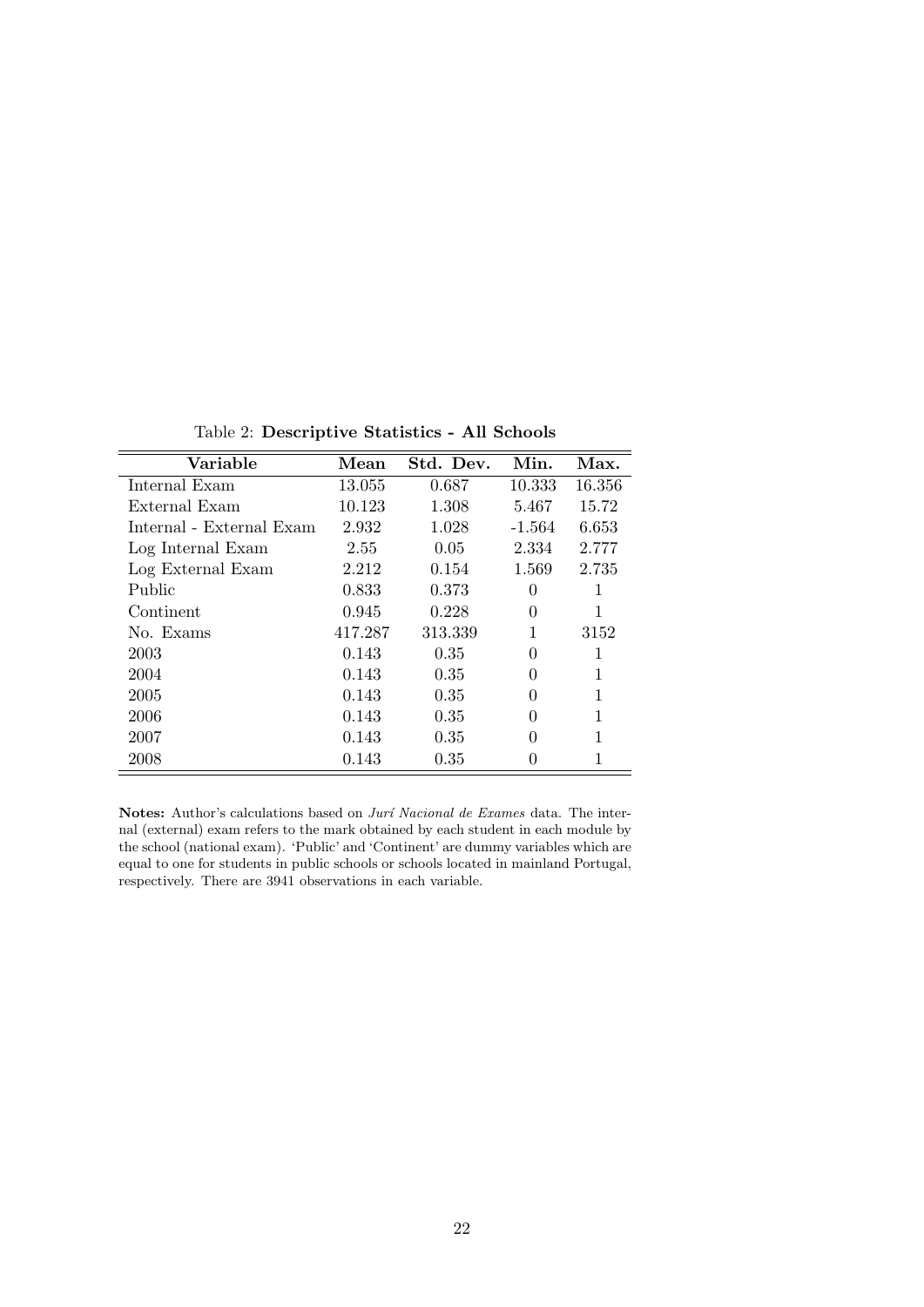|                           | $\mathbf{1}$       | $\left( 2\right)$   | $\left(3\right)$   | $\left(4\right)$     |
|---------------------------|--------------------|---------------------|--------------------|----------------------|
| After                     | .012<br>$(.006)^*$ | .015<br>$(.006)$ ** | .010<br>$(.005)^*$ | .021<br>$(.006)$ *** |
| Continent                 | .003<br>(.006)     |                     |                    |                      |
| Continent-After           | $-.009$<br>(.007)  | $-.008$<br>(.007)   | $-.008$<br>(.005)  | $-.010$<br>(.006)    |
| Region fixed effects      |                    | X                   |                    |                      |
| School fixed effects      |                    |                     | Χ                  |                      |
| School-exam fixed effects |                    |                     |                    | X                    |
| Obs.                      | 1047472            | 1047472             | 1047472            | 664637               |
| $R^2$                     | .0001              | .004                | .022               | .052                 |

<span id="page-24-0"></span>Table 3: Effects on internal grades - Islands control group

Notes: Dependent variable is the log of the school-level grade of each student in each exam in each year. Dummy After is one for 2007 and 2008 only. Data used: 2002 to 2008, except for 2006. Columns 2-4 includes a control for the number of exams taken in each school in each year. Robust standard errors, allowing for clustering at the school level. Significance levels: \*: 0.05; \*\*: 0.01; \*\*\*: 0.001.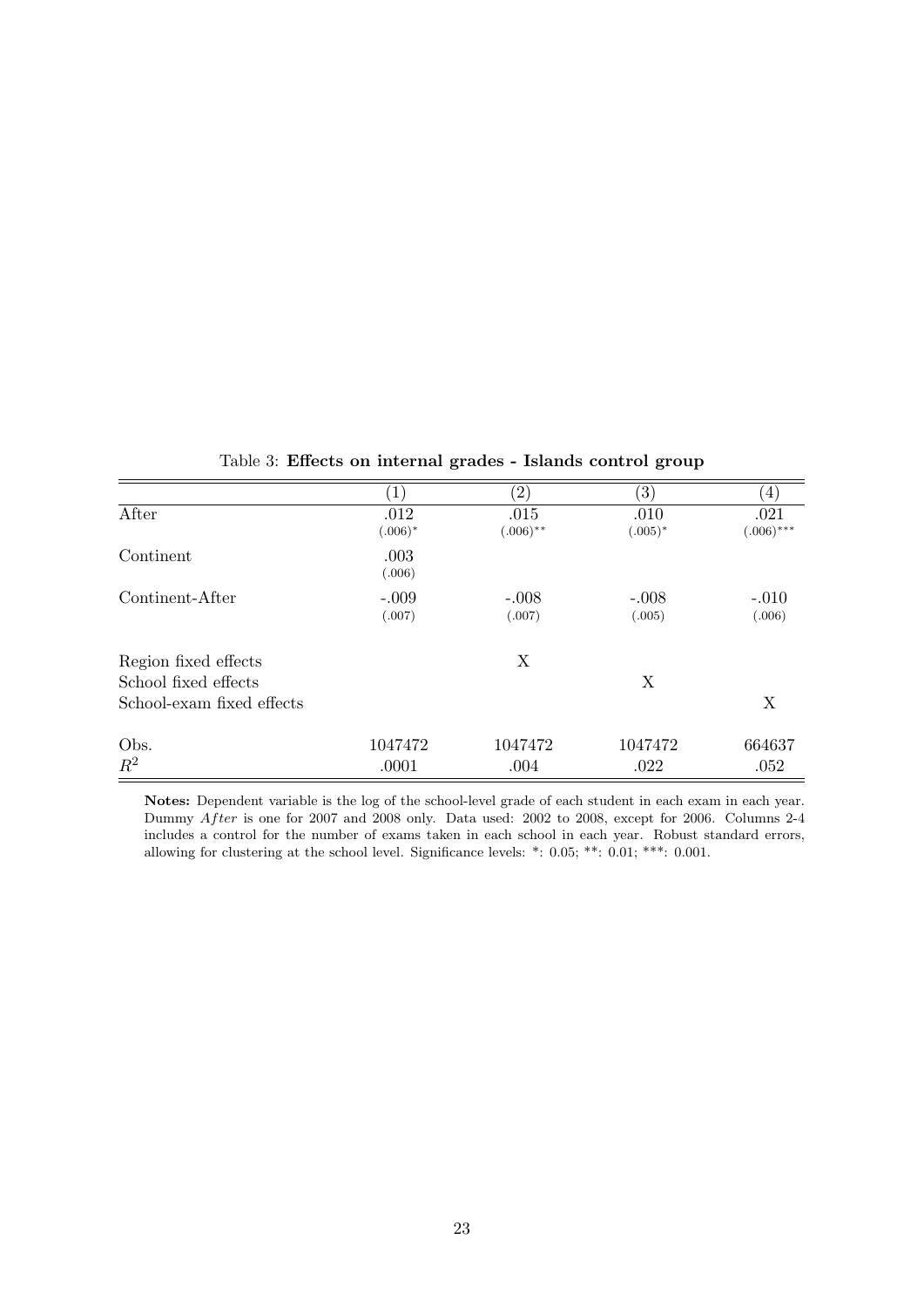|                           | $\left  \right $        | $\left( 2\right)$       | $\left(3\right)$        | $\left( 4\right)$       |
|---------------------------|-------------------------|-------------------------|-------------------------|-------------------------|
| After                     | .033<br>$(.012)$ ***    | .047<br>$(.014)$ ***    | .028<br>$(.013)$ **     | .085<br>$(.016)$ ***    |
| Continent                 | .114<br>$(.019)$ ***    |                         |                         |                         |
| Continent-After           | $-.040$<br>$(.013)$ *** | $-.042$<br>$(.015)$ *** | $-.042$<br>$(.013)$ *** | $-.054$<br>$(.016)$ *** |
| Region fixed effects      |                         | X                       |                         |                         |
| School fixed effects      |                         |                         | X                       |                         |
| School-exam fixed effects |                         |                         |                         | X                       |
| Obs.                      | 1046910                 | 1046910                 | 1046910                 | 664215                  |
| $R^2$                     | .003                    | .016                    | .045                    | .123                    |

<span id="page-25-0"></span>Table 4: Effects on external grades - Islands control group

Notes: Dependent variable is the log of the national exam grade of each student in each exam in each year. Dummy After is one for 2007 and 2008 only. Data used: 2002 to 2008, except for 2006. Columns 2-4 includes a control for the number of exams taken in each school in each year. Robust standard errors, allowing for clustering at the school level. Significance levels: \*: 0.05; \*\*: 0.01; \*\*\*: 0.001.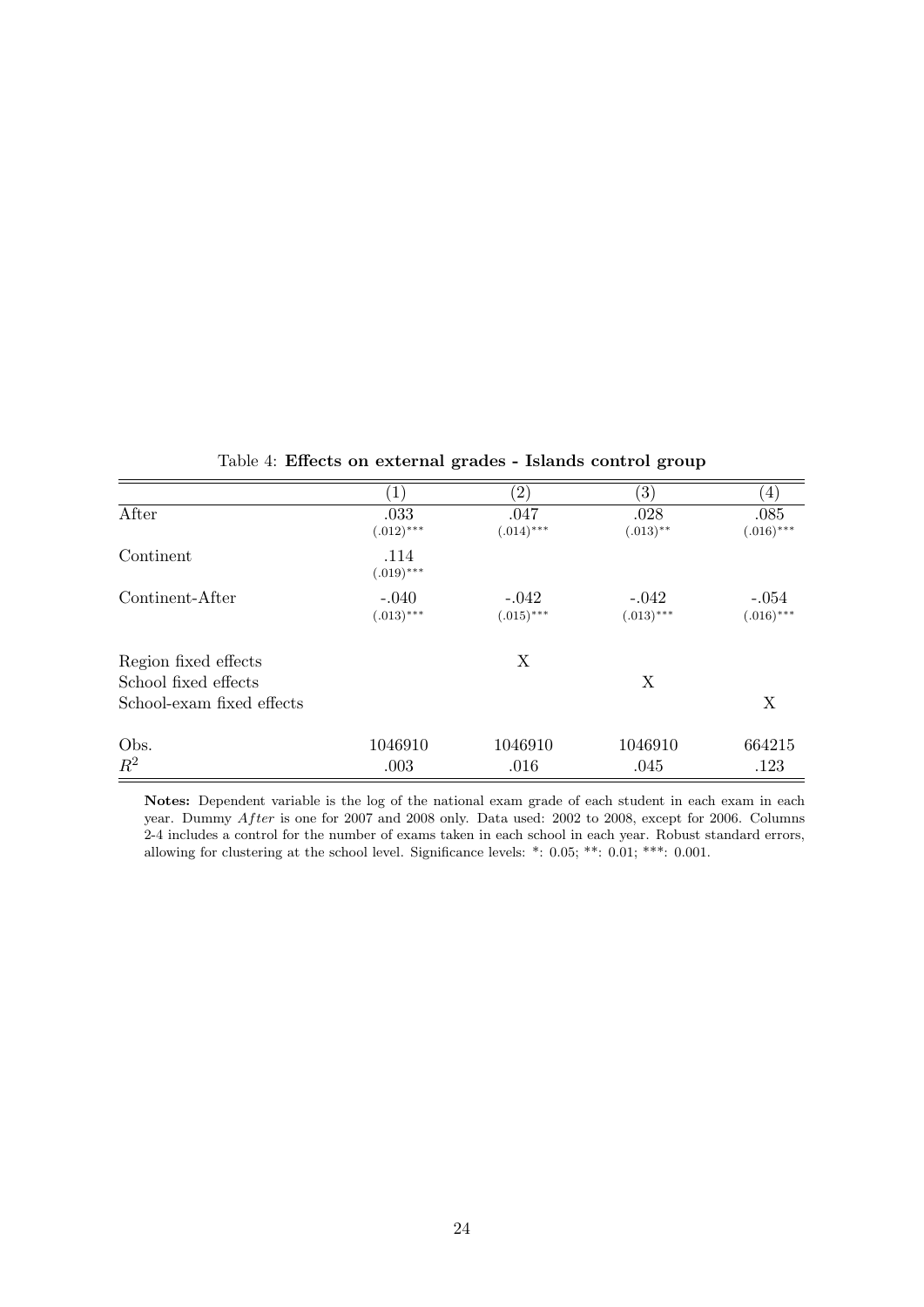|                           | $\left  \right $ | $\left( 2\right)$ | $\left(3\right)$ | 4          |
|---------------------------|------------------|-------------------|------------------|------------|
| After                     | $-.036$          | $-.119$           | $-.026$          | $-.249$    |
|                           | (.111)           | (.121)            | (.118)           | $(.143)^*$ |
| Continent                 | $-.914$          |                   |                  |            |
|                           | $(.129)$ ***     |                   |                  |            |
| Continent-After           | .217             | .233              | .244             | .246       |
|                           | $(.114)^*$       | $(.123)^*$        | $(.119)$ **      | $(.145)^*$ |
| Region fixed effects      |                  | X                 |                  |            |
| School fixed effects      |                  |                   | X                |            |
| School-exam fixed effects |                  |                   |                  | X          |
| Obs.                      | 1047472          | 1047472           | 1047472          | 664637     |
| $R^2$                     | .004             | .02               | .053             | .162       |

<span id="page-26-0"></span>Table 5: Effects on grade inflation - Islands control group

Notes: Dependent variable is the difference between the internal (school) grade and the external (national exam) grade of each student in each exam in each year. Dummy After is one for 2007 and 2008 only. Data used: 2002 to 2008, except for 2006. Columns 2-4 includes a control for the number of exams taken in each school in each year. Robust standard errors, allowing for clustering at the school level. Significance levels: \*: 0.05; \*\*: 0.01; \*\*\*: 0.001.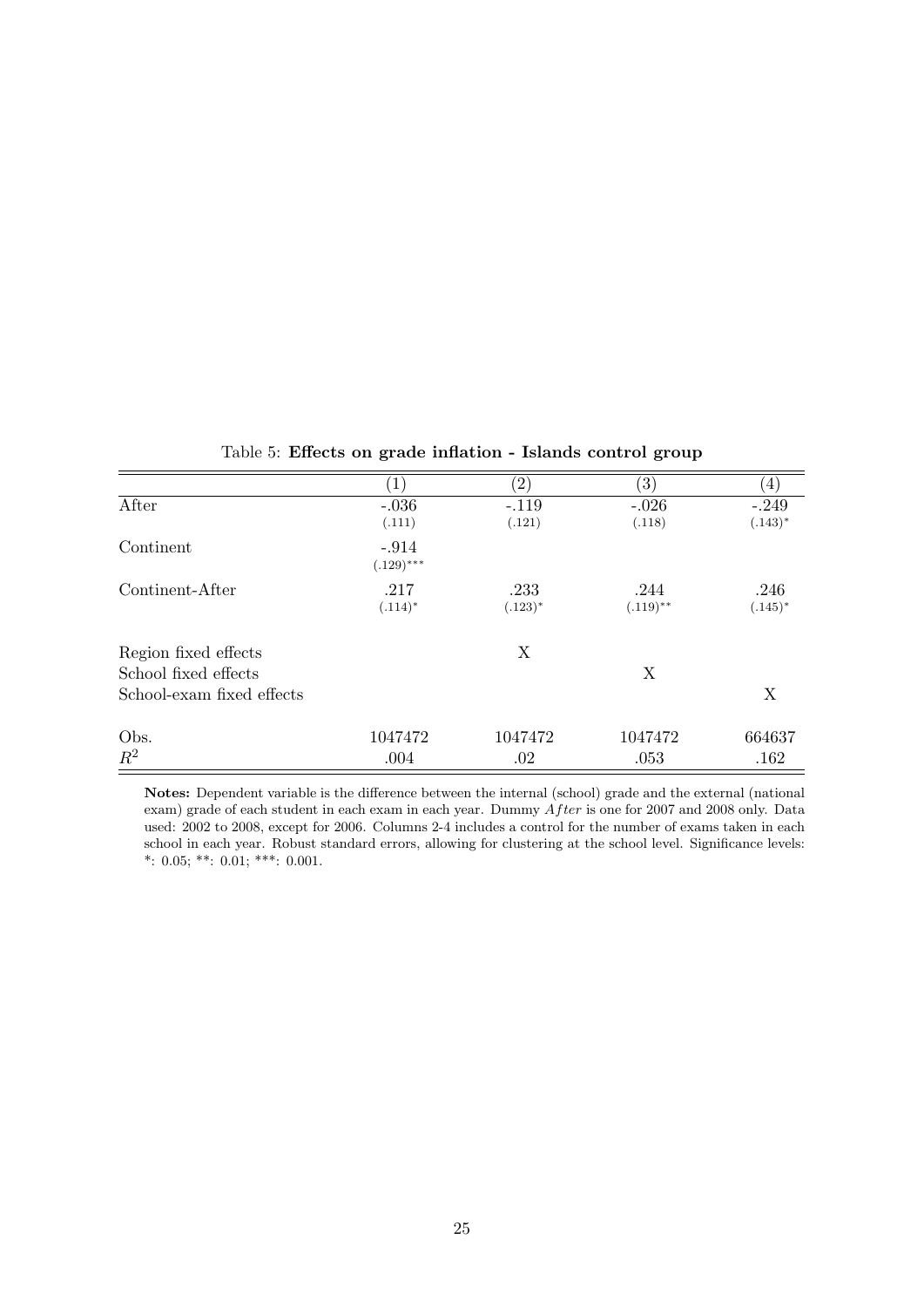|                           | $\left  \right $                  | $\left( 2\right)$ | $\left(3\right)$    | 4)             |
|---------------------------|-----------------------------------|-------------------|---------------------|----------------|
| After                     | .005                              | $-.002$           | .001                | $-.009$        |
| Continent                 | (.009)<br>$-.068$<br>$(.009)$ *** | (.009)            | (.009)              | (.012)         |
| Continent-After           | .018<br>$(.010)*$                 | .019<br>$(.010)*$ | .022<br>$(.010)$ ** | .016<br>(.012) |
| Region fixed effects      |                                   | X                 |                     |                |
| School fixed effects      |                                   |                   | X                   |                |
| School-exam fixed effects |                                   |                   |                     | X              |
| Obs.                      | 1047472                           | 1047472           | 1047472             | 664637         |
| $R^2$                     | .002                              | .008              | .025                | .079           |

<span id="page-27-0"></span>Table 6: Effects on grade inflation probability - Islands control group

Notes: Dependent variable is one if the internal (school) grade is greater than the external (national exam) grade, for each student in each exam in each year. Dummy  $After$  is one for 2007 and 2008 only. Data used: 2002 to 2008, except for 2006. Columns 2-4 includes a control for the number of exams taken in each school in each year. Robust standard errors, allowing for clustering at the school level. Significance levels: \*: 0.05; \*\*: 0.01; \*\*\*: 0.001.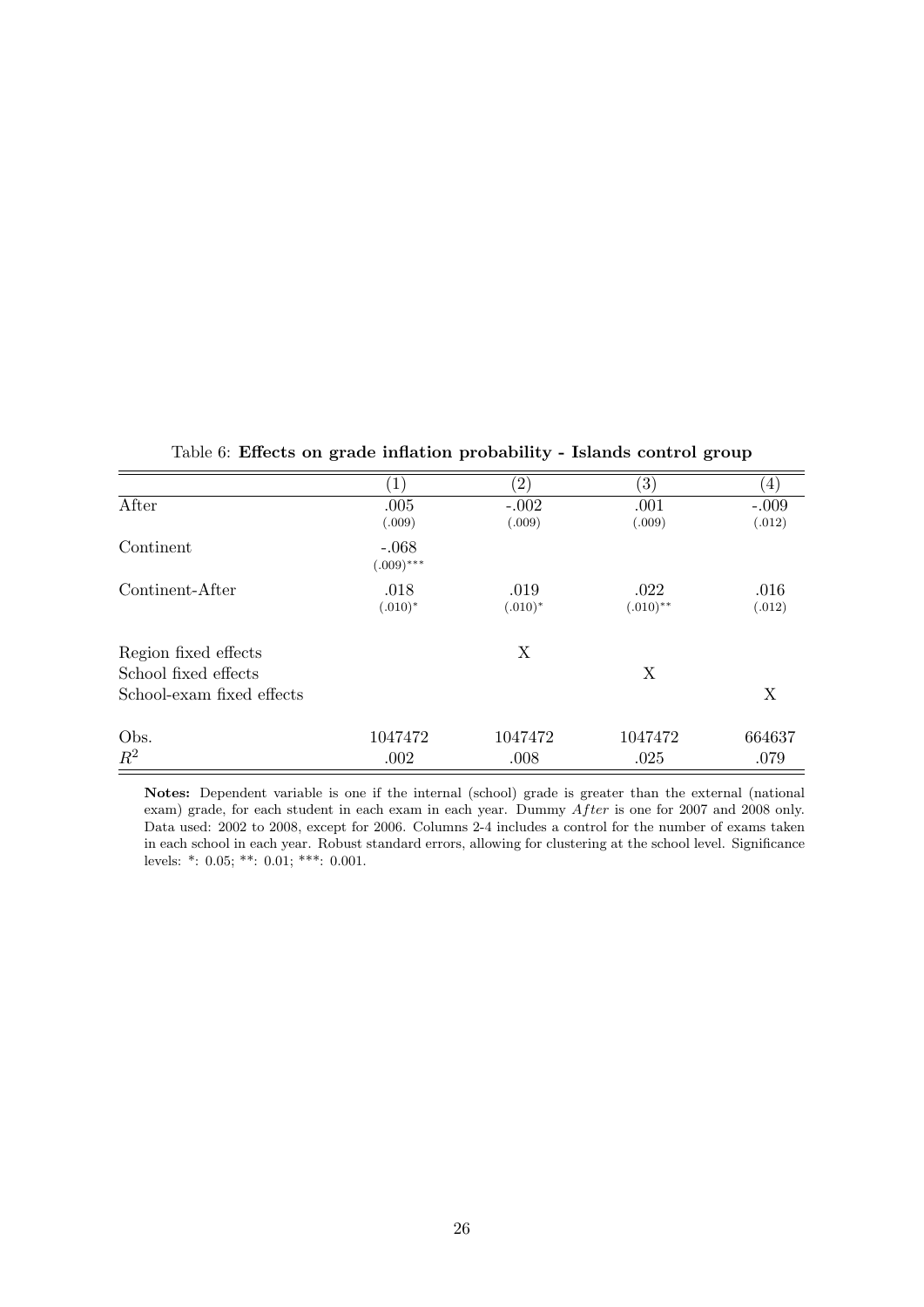|                                                   | $\left(1\right)$        | $\left( 2\right)$       | $\left( 3\right)$       | $\left(4\right)$        |
|---------------------------------------------------|-------------------------|-------------------------|-------------------------|-------------------------|
| After                                             | .026<br>$(.005)$ ***    | .032<br>$(.006)$ ***    | .019<br>$(.005)$ ***    | .027<br>$(.005)$ ***    |
| Public                                            | $-.034$<br>$(.010)$ *** | $-.034$<br>$(.010)$ *** |                         |                         |
| Public-After                                      | $-.022$<br>$(.005)$ *** | $-.025$<br>$(.006)$ *** | $-.019$<br>$(.005)$ *** | $-.017$<br>$(.006)$ *** |
| Region fixed effects                              |                         | Χ                       |                         |                         |
| School fixed effects<br>School-exam fixed effects |                         |                         | Χ                       | X                       |
| Obs.                                              | 1120030                 | 1120030                 | 1120030                 | 713828                  |
| $R^2$                                             | .005                    | .01                     | .038                    | .071                    |

<span id="page-28-0"></span>Table 7: Effects on internal grades - Private schools control group

Notes: Dependent variable is the log of the school-level grade of each student in each exam in each year. Dummy After is one for 2007 and 2008 only. Data used: 2002 to 2008, except for 2006. Columns 2-4 includes a control for the number of exams taken in each school in each year. Robust standard errors, allowing for clustering at the school level. Significance levels: \*: 0.05; \*\*: 0.01; \*\*\*: 0.001.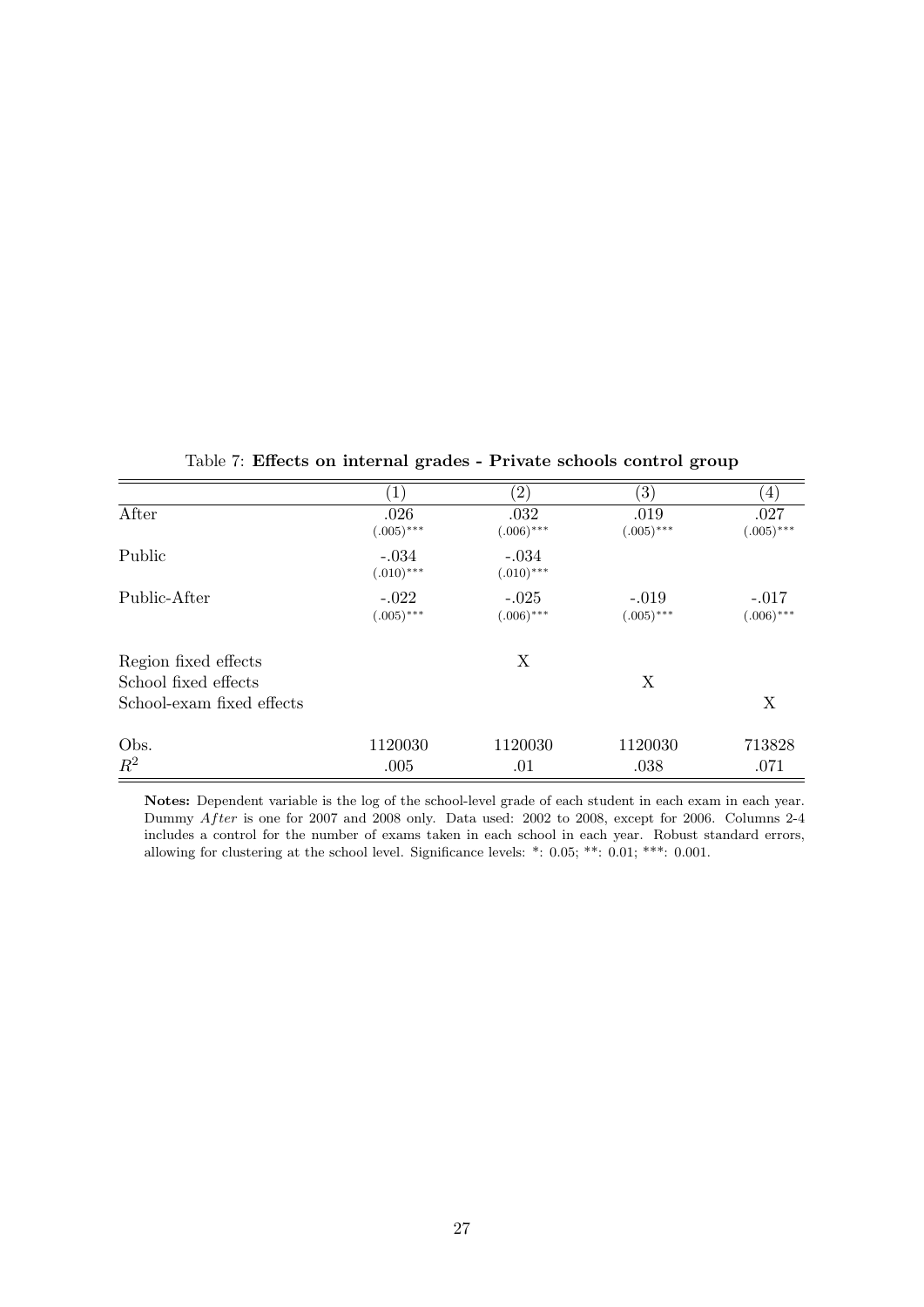|                                              | $\left(1\right)$        | $\left( 2\right)$       | $^{\prime}3)$           | $\left(4\right)$        |
|----------------------------------------------|-------------------------|-------------------------|-------------------------|-------------------------|
| After                                        | .052<br>$(.012)***$     | .066<br>$(.014)***$     | .031<br>$(.010)$ ***    | .074<br>$(.011)$ ***    |
| Public                                       | $-.028$<br>$(.017)^*$   | $-.012$<br>(.019)       |                         |                         |
| Public-After                                 | $-.058$<br>$(.012)$ *** | $-.065$<br>$(.015)$ *** | $-.048$<br>$(.011)$ *** | $-.046$<br>$(.012)$ *** |
| Region fixed effects<br>School fixed effects |                         | X                       | X                       |                         |
| School-exam fixed effects                    |                         |                         |                         | X                       |
| Obs.                                         | 1119430                 | 1119430                 | 1119430                 | 713376                  |
| $R^2$                                        | .001                    | .013                    | .05                     | .125                    |

<span id="page-29-0"></span>Table 8: Effects on external grades - Private schools control group

Notes: Dependent variable is the log of the national exam grade of each student in each exam in each year. Dummy After is one for 2007 and 2008 only. Data used: 2002 to 2008, except for 2006. Columns 2-4 includes a control for the number of exams taken in each school in each year. Robust standard errors, allowing for clustering at the school level. Significance levels: \*: 0.05; \*\*: 0.01; \*\*\*: 0.001.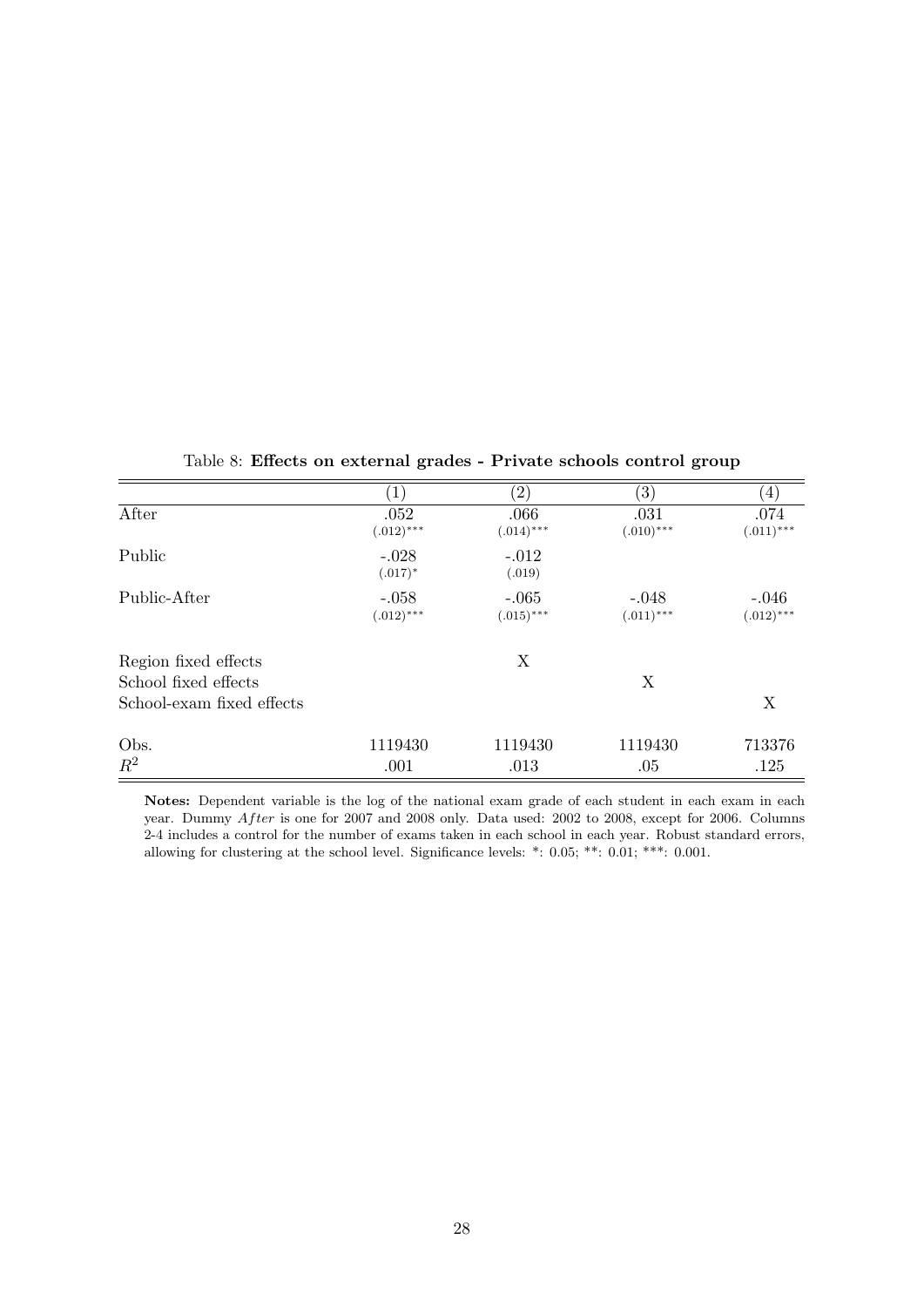|                           | $\left 1\right\rangle$ | $\binom{2}{}$ | $\left(3\right)$ | 4           |
|---------------------------|------------------------|---------------|------------------|-------------|
| After                     | $-.067$                | $-.125$       | .035             | $-.214$     |
|                           | (.098)                 | (.099)        | (.086)           | $(.088)$ ** |
| Public                    | $-.166$                | $-.285$       |                  |             |
|                           | (.130)                 | $(.147)^*$    |                  |             |
| Public-After              | .248                   | .270          | .193             | .227        |
|                           | $(.102)$ **            | $(.108)$ **   | $(.091)$ **      | $(.093)$ ** |
| Region fixed effects      |                        | X             |                  |             |
| School fixed effects      |                        |               | X                |             |
| School-exam fixed effects |                        |               |                  | X           |
| Obs.                      | 1120030                | 1120030       | 1120030          | 713828      |
| $R^2$                     | .0007                  | .014          | .054             | .159        |

<span id="page-30-0"></span>Table 9: Effects on grade inflation - Private schools control group

Notes: Dependent variable is the difference between the internal (school) grade and the external (national exam) grade of each student in each exam in each year. Dummy After is one for 2007 and 2008 only. Data used: 2002 to 2008, except for 2006. Columns 2-4 includes a control for the number of exams taken in each school in each year. Robust standard errors, allowing for clustering at the school level. Significance levels: \*: 0.05; \*\*: 0.01; \*\*\*: 0.001.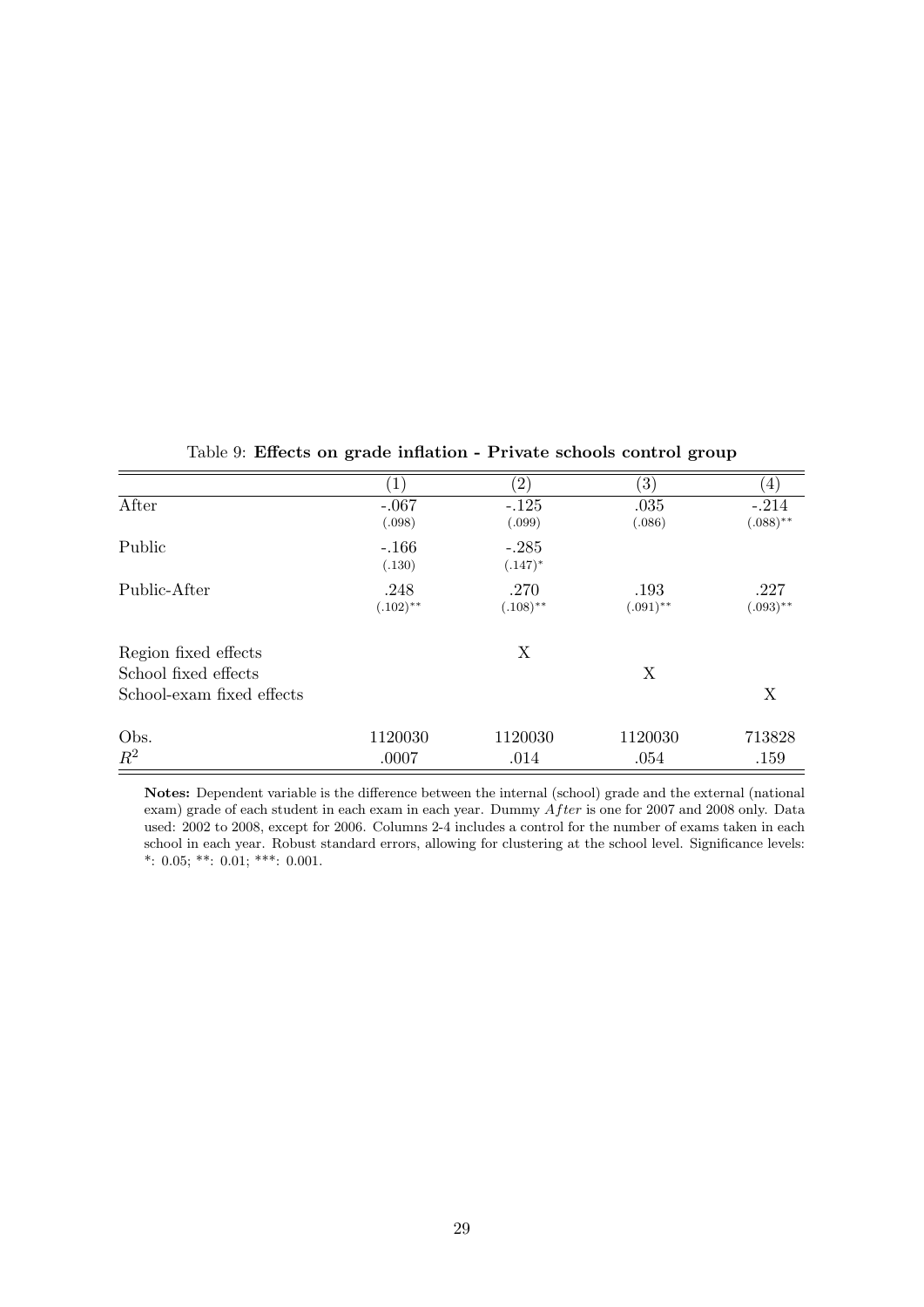|                           | (1)                | $\left( 2\right)$  | (3)               | $\left( 4\right)$ |
|---------------------------|--------------------|--------------------|-------------------|-------------------|
| 2003                      | $-.008$            | $-.002$            | $-.004$           | $-.0001$          |
|                           | (.006)             | (.005)             | (.004)            | (.004)            |
| 2004                      | .0009              | .007               | .001              | .013              |
|                           | (.008)             | (.010)             | (.007)            | $(.007)$ **       |
| 2005                      | $-.002$            | .003               | $-.001$           | .005              |
|                           | (.008)             | (.010)             | (.008)            | (.007)            |
| 2006                      | .013               | .011               | .012              | .019              |
|                           | $(.005)$ **        | $(.006)$ **        | $(.005)$ **       | $(.006)$ ***      |
| 2007                      | .015               | .021               | .013              | .031              |
|                           | $(.005)$ ***       | $(.005)$ ***       | $(.004)$ ***      | $(.006)$ ***      |
| 2008                      | .004               | .012               | .002              | .023              |
|                           | (.007)             | (.008)             | (.007)            | $(.009)$ ***      |
| Continent                 | .0004              |                    |                   |                   |
|                           | (.006)             |                    |                   |                   |
| Continent-2003            | .009<br>(.006)     | .005<br>(.005)     | .004<br>(.004)    | .002              |
|                           |                    |                    |                   | (.004)            |
| Continent-2004            | $-.0004$<br>(.008) | $-.0004$<br>(.009) | $-.002$<br>(.007) | $-.007$<br>(.007) |
|                           |                    |                    |                   |                   |
| Continent-2005            | .001<br>(.009)     | .0009<br>(.010)    | $-.001$<br>(.008) | $-.002$<br>(.007) |
| Continent-2006            | .0005              | .003               | $-.0006$          | $-.002$           |
|                           | (.005)             | (.006)             | (.005)            | (.006)            |
| Continent-2007            | $-.011$            | $-.011$            | $-.013$           | $-.015$           |
|                           | $(.005)$ **        | $(.005)$ **        | $(.004)$ ***      | $(.006)$ **       |
| Continent-2008            | $-.0009$           | $-.003$            | $-.003$           | $-.009$           |
|                           | (.007)             | (.008)             | (.007)            | (.009)            |
| Region fixed effects      |                    | $\mathbf X$        |                   |                   |
| School fixed effects      |                    |                    | X                 |                   |
| School-exam fixed effects |                    |                    |                   | X                 |
|                           |                    |                    |                   |                   |
| Obs.                      | 1253690            | 1253690            | 1253690           | 800521            |
| $R^2$                     | .0007              | .004               | .022              | .053              |

<span id="page-31-0"></span>Table 10: Effects on internal grades - Islands control group

Notes: Dependent variable is the log of the school-level grade of each student in each exam in each year. Columns 2-4 includes a control for the number of exams taken in each school in each year. Columns 2-4 includes a control for the number of exams taken in each school in each year. Robust standard errors, allowing for clustering at the school level. Significance levels: \*: 0.05; \*\*: 0.01; \*\*\*: 0.001.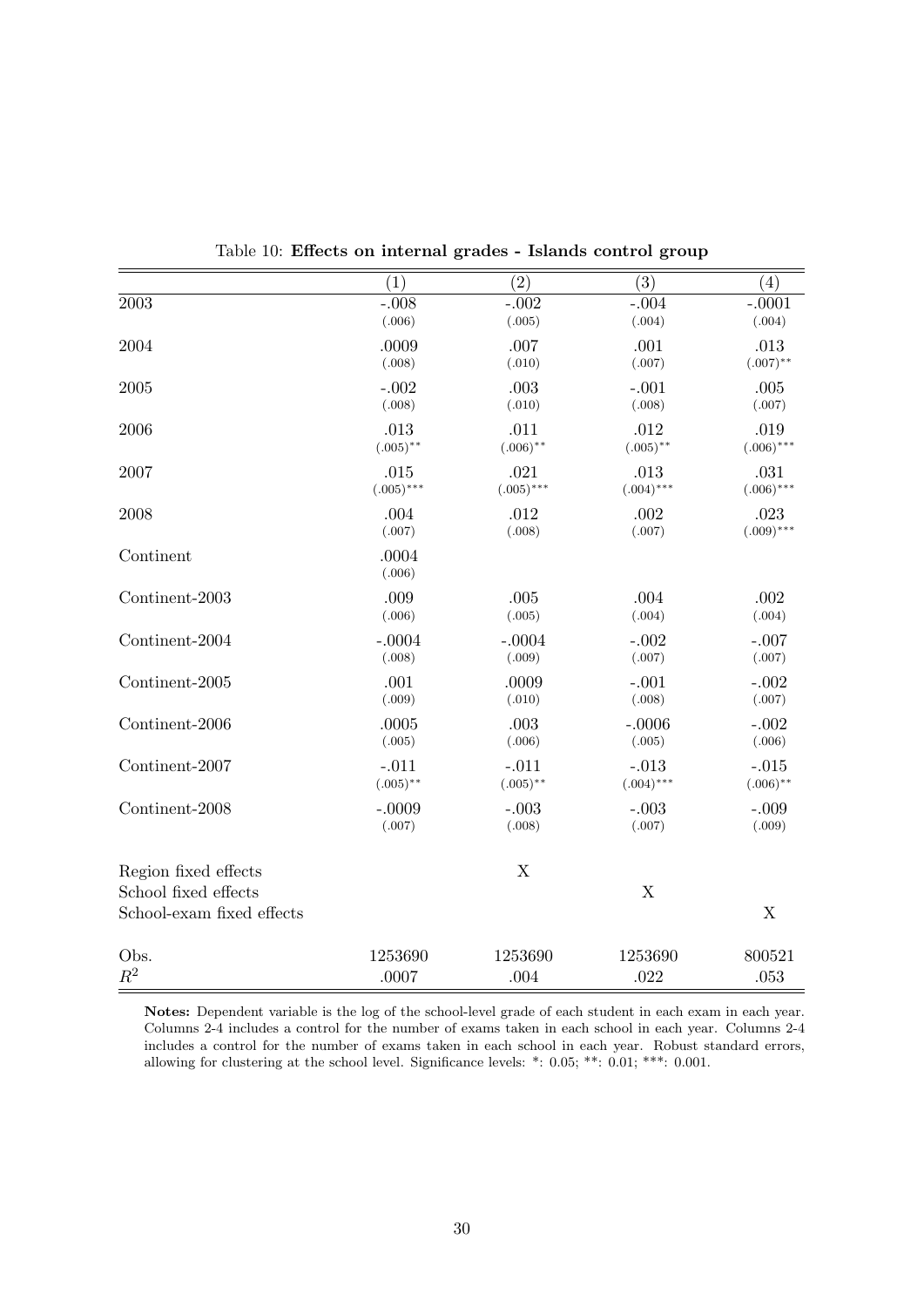|                           | (1)                     | (2)                     | (3)                    | (4)               |
|---------------------------|-------------------------|-------------------------|------------------------|-------------------|
| 2003                      | .005                    | .019                    | .003                   | $-.040$           |
|                           | (.021)                  | (.018)                  | (.022)                 | $(.023)*$         |
| 2004                      | $-.058$<br>$(.020)$ *** | $-.033$                 | $-.076$                | $-.071$           |
|                           |                         | $(.019)^*$              | $(.025)$ ***           | $(.029)$ **       |
| 2005                      | $-.007$<br>(.018)       | .011<br>(.017)          | $-.018$<br>(.022)      | $-.033$<br>(.028) |
| 2006                      | $-.059$                 | $-.063$                 | $-.064$                | $-.066$           |
|                           | $(.022)***$             | $(.030)$ **             | $(.021)***$            | $(.028)$ **       |
| 2007                      | $-.040$                 | $-.018$                 | $-.067$                | $-.024$           |
|                           | $(.018)$ **             | (.018)                  | $(.020)$ ***           | (.024)            |
| 2008                      | .088                    | .117                    | .059                   | .116              |
|                           | $(.020)$ ***            | $(.022)$ ***            | $(.023)$ **            | $(.028)$ ***      |
| Continent                 | .108<br>$(.027)$ ***    |                         |                        |                   |
| Continent-2003            | $-.007$                 | $-.015$                 | $-.010$                | .010              |
|                           | (.021)                  | (.018)                  | (.023)                 | (.024)            |
| Continent-2004            | .019                    | .015                    | .019                   | .025              |
|                           | (.020)                  | (.019)                  | (.025)                 | (.030)            |
| Continent-2005            | .019                    | .016                    | .014                   | .024              |
|                           | (.018)                  | (.017)                  | (.022)                 | (.028)            |
| Continent-2006            | .007                    | .014                    | .0009                  | $-.0007$          |
|                           | (.023)                  | (.031)                  | (.021)                 | (.028)            |
| Continent-2007            | $-.025$                 | $-.026$                 | $-.027$                | $-.031$           |
|                           | (.019)                  | (.019)                  | (.021)                 | (.024)            |
| Continent-2008            | $-.048$<br>$(.021)$ **  | $-.059$<br>$(.022)$ *** | $-.047$<br>$(.023)$ ** | $-.055$           |
|                           |                         |                         |                        | $(.028)^*$        |
| Region fixed effects      |                         | X                       |                        |                   |
| School fixed effects      |                         |                         | X                      |                   |
| School-exam fixed effects |                         |                         |                        | X                 |
|                           |                         |                         |                        |                   |
| Obs.                      | 1253044                 | 1253044                 | 1253044                | 800037            |
| $R^2$                     | .008                    | .02                     | .049                   | .141              |

<span id="page-32-0"></span>Table 11: Effects on external grades - Islands control group

Notes: Dependent variable is the log of the national exam grade of each student in each exam in each year. Columns 2-4 includes a control for the number of exams taken in each school in each year. Robust standard errors, allowing for clustering at the school level. Significance levels: \*: 0.05; \*\*: 0.01; \*\*\*: 0.001.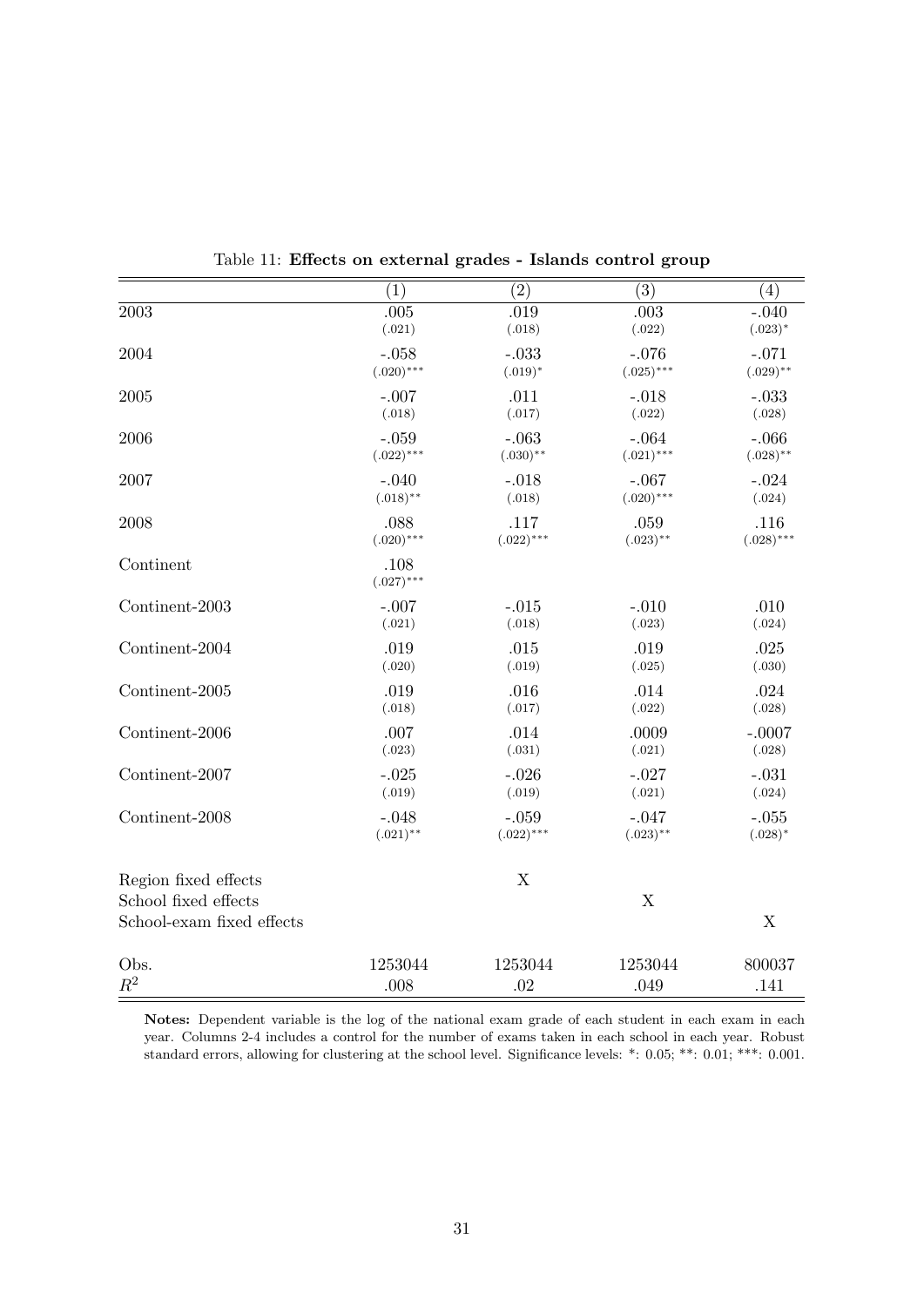|                           | (1)                     | (2)          | (3)          | (4)          |
|---------------------------|-------------------------|--------------|--------------|--------------|
| 2003                      | $-.078$                 | $-.145$      | $-.011$      | .416         |
|                           | (.182)                  | (.190)       | (.206)       | $(.188)$ **  |
| 2004                      | .483                    | .348         | .654         | .761         |
|                           | $(.160)$ ***            | $(.129)$ *** | $(.205)***$  | $(.195)***$  |
| 2005                      | $-.033$                 | $-.135$      | .072         | .245         |
|                           | (.158)                  | (.136)       | (.186)       | (.173)       |
| 2006                      | .737                    | .755         | .774         | .937         |
|                           | $(.185)$ ***            | $(.226)$ *** | $(.164)$ *** | $(.229)$ *** |
| 2007                      | .610                    | .488         | .810         | .781         |
|                           | $(.159)$ ***            | $(.162)$ *** | $(.174)$ *** | $(.218)$ *** |
| 2008                      | $-.581$                 | $-.746$      | $-.360$      | $-.492$      |
|                           | $(.170)$ ***            | $(.181)***$  | $(.193)^*$   | $(.212)$ **  |
| Continent                 | $-.916$<br>$(.182)$ *** |              |              |              |
| Continent-2003            | .168                    | .208         | .133         | $-.026$      |
|                           | (.184)                  | (.192)       | (.206)       | (.190)       |
| Continent-2004            | $-.078$                 | $-.056$      | $-.119$      | $-.216$      |
|                           | (.163)                  | (.129)       | (.199)       | (.193)       |
| Continent-2005            | $-.124$                 | $-.105$      | $-.115$      | $-.207$      |
|                           | (.162)                  | (.137)       | (.183)       | (.173)       |
| Continent-2006            | $-.003$                 | $-.040$      | .033         | $-.004$      |
|                           | (.188)                  | (.229)       | (.166)       | (.231)       |
| Continent-2007            | .119                    | .130         | .112         | .048         |
|                           | (.164)                  | (.162)       | (.171)       | (.215)       |
| Continent-2008            | .368                    | .432         | .335         | .277         |
|                           | $(.174)$ **             | $(.183)$ **  | $(.188)*$    | (.208)       |
| Region fixed effects      |                         | $\mathbf X$  |              |              |
| School fixed effects      |                         |              | $\mathbf X$  |              |
| School-exam fixed effects |                         |              |              | X            |
| Obs.                      | 1253690                 | 1253690      | 1253690      | 800521       |
| $R^2$                     | .017                    | .031         | .062         | .19          |

<span id="page-33-0"></span>Table 12: Effects on grade inflation - Islands control group

Notes: Dependent variable is the difference between the internal (school) grade and the external (national exam) grade of each student in each exam in each year. Columns 2-4 includes a control for the number of exams taken in each school in each year. Robust standard errors, allowing for clustering at the school level. Significance levels: \*: 0.05; \*\*: 0.01; \*\*\*: 0.001.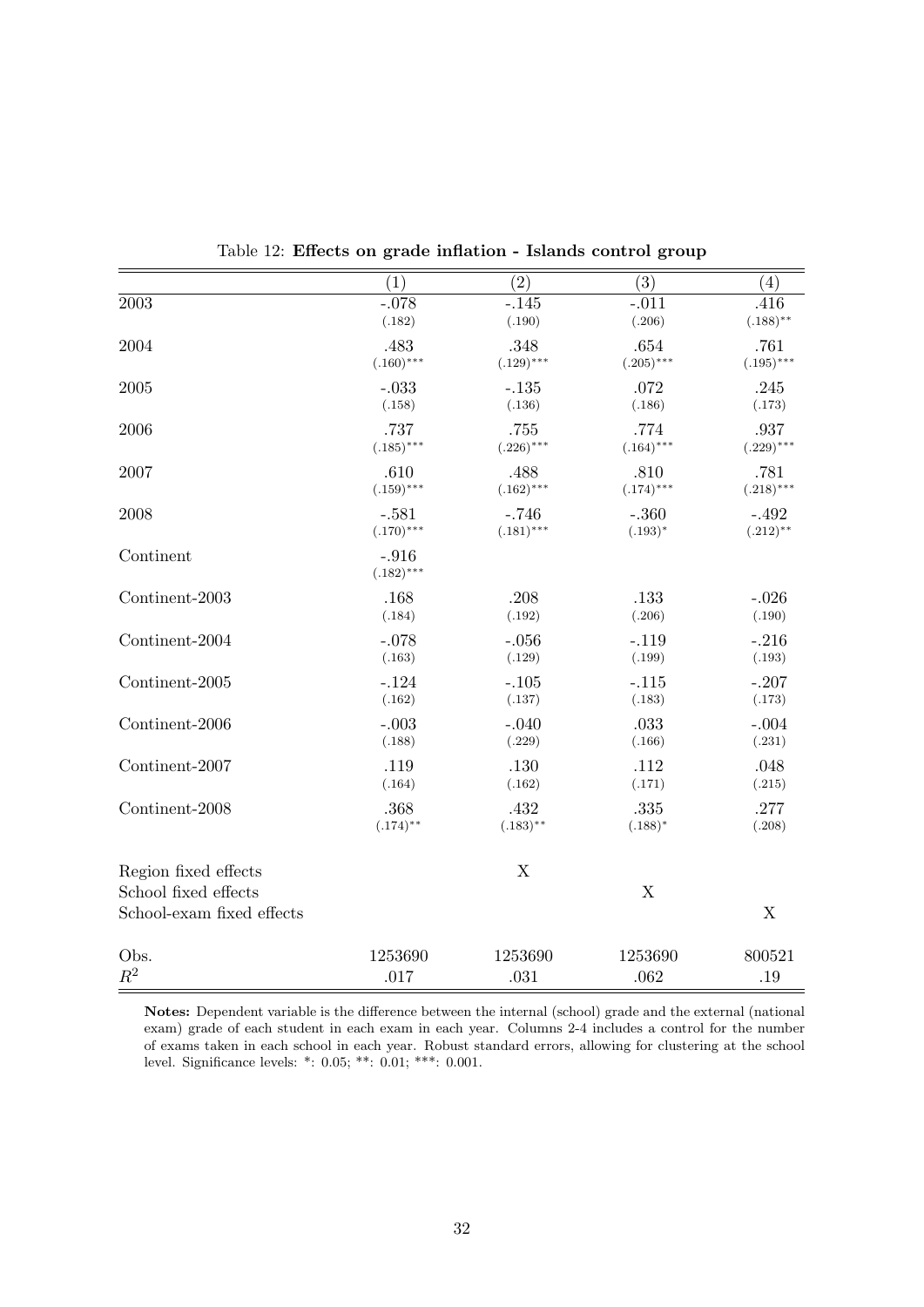|                                                   | (1)                     | (2)                     | (3)          | (4)          |
|---------------------------------------------------|-------------------------|-------------------------|--------------|--------------|
| $\,2003\,$                                        | .006                    | .006                    | .005         | .006         |
|                                                   | (.004)                  | (.004)                  | (.004)       | (.004)       |
| 2004                                              | .011                    | .011                    | .002         | .004         |
|                                                   | $(.006)^*$              | $(.006)^*$              | (.005)       | (.006)       |
| 2005                                              | .010                    | .009                    | .004         | .006         |
|                                                   | $(.006)^*$              | (.006)                  | (.005)       | (.006)       |
| 2006                                              | .028                    | .028                    | .020         | .024         |
|                                                   | $(.005)$ ***            | $(.006)$ ***            | $(.004)$ *** | $(.005)$ *** |
| 2007                                              | .036                    | .036                    | .019         | .031         |
|                                                   | $(.007)$ ***            | $(.007)$ ***            | $(.005)$ *** | $(.006)$ *** |
| 2008                                              | .040                    | .040                    | .023         | .032         |
|                                                   | $(.008)$ ***            | $(.008)$ ***            | $(.006)$ *** | $(.007)$ *** |
| Public                                            | $-.034$<br>$(.010)$ *** | $-.031$<br>$(.009)$ *** |              |              |
| Public-2003                                       | $-.004$                 | $-.003$                 | $-.005$      | $-.005$      |
|                                                   | (.004)                  | (.004)                  | (.004)       | (.005)       |
| Public-2004                                       | $-.004$                 | $-.004$                 | $-.005$      | $-.0005$     |
|                                                   | (.006)                  | (.006)                  | (.005)       | (.006)       |
| Public-2005                                       | $-.005$                 | $-.005$                 | $-.008$      | $-.004$      |
|                                                   | (.005)                  | (.005)                  | (.005)       | (.006)       |
| Public-2006                                       | $-.013$                 | $-.014$                 | $-.009$      | $-.007$      |
|                                                   | $(.006)$ **             | $(.006)$ **             | $(.005)$ **  | (.006)       |
| Public-2007                                       | $-.025$                 | $-.026$                 | $-.021$      | $-.018$      |
|                                                   | $(.007)$ ***            | $(.007)$ ***            | $(.006)$ *** | $(.007)$ *** |
| Public-2008                                       | $-.030$                 | $-.031$                 | $-.026$      | $-.020$      |
|                                                   | $(.008)$ ***            | $(.008)$ ***            | $(.007)$ *** | $(.008)$ **  |
| Region fixed effects                              |                         | $\mathbf X$             |              |              |
| School fixed effects<br>School-exam fixed effects |                         |                         | $\mathbf X$  | $\mathbf X$  |
| Obs.                                              | 1339542                 | 1339542                 | 1339542      | 859143       |
| $R^2$                                             | .008                    | .01                     | .037         | .072         |

<span id="page-34-0"></span>Table 13: Effects on internal grades - Private schools control group - Year decomposition

Notes: Dependent variable is the log of the school-level grade of each student in each exam in each year. Columns 2-4 includes a control for the number of exams taken in each school in each year. Columns 2-4 includes a control for the number of exams taken in each school in each year. Robust standard errors, allowing for clustering at the school level. Significance levels: \*: 0.05; \*\*: 0.01; \*\*\*: 0.001.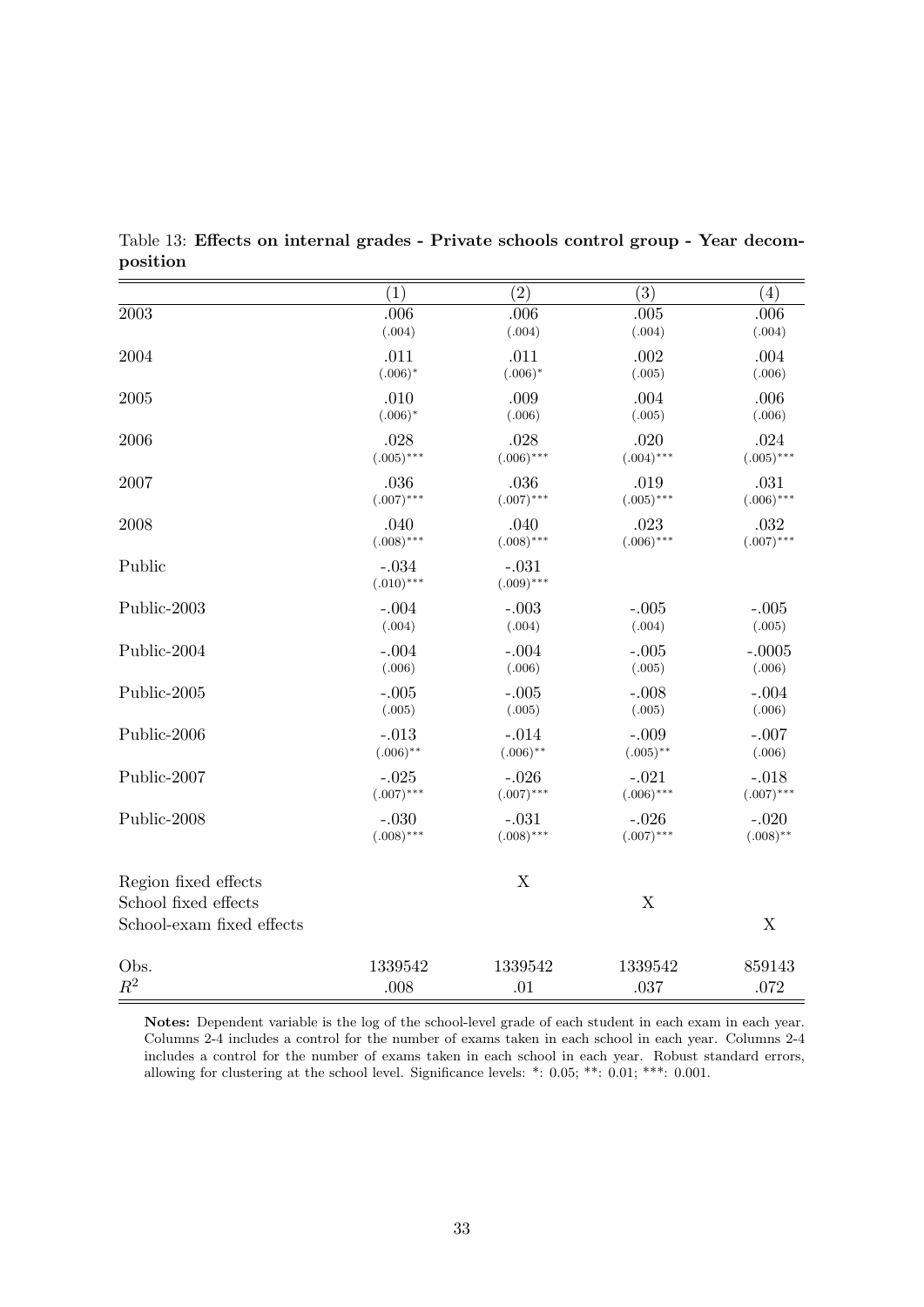|                           | (1)               | $\left( 2\right)$  | (3)          | (4)          |
|---------------------------|-------------------|--------------------|--------------|--------------|
| 2003                      | .009              | .009               | .014         | $-.009$      |
|                           | (.012)            | (.012)             | (.010)       | (.012)       |
| 2004                      | .001              | $-.002$            | $-.025$      | $-.010$      |
|                           | (.016)            | (.016)             | $(.012)$ **  | (.018)       |
| 2005                      | .053              | .051               | .036         | .039         |
|                           | $(.014)$ ***      | $(.014)***$        | $(.012)$ *** | $(.015)$ *** |
| 2006                      | $-.017$           | $-.019$            | $-.040$      | $-.041$      |
|                           | (.016)            | (.016)             | $(.012)$ *** | $(.014)$ *** |
| 2007                      | .026              | .019               | $-.034$      | .004         |
|                           | (.019)            | (.018)             | $(.012)$ *** | (.014)       |
| 2008                      | .141              | .135               | .084         | .134         |
|                           | $(.020)$ ***      | $(.019)$ ***       | $(.013)***$  | $(.014)$ *** |
| Public                    | $-.024$<br>(.021) | $-.0007$<br>(.020) |              |              |
| Public-2003               | $-.005$           | $-.006$            | $-.021$      | $-.023$      |
|                           | (.013)            | (.012)             | $(.010)$ **  | $(.013)*$    |
| Public-2004               | $-.020$           | $-.020$            | $-.035$      | $-.040$      |
|                           | (.016)            | (.016)             | $(.013)$ *** | $(.018)$ **  |
| Public-2005               | $-.026$           | $-.026$            | $-.042$      | $-.051$      |
|                           | $(.015)^*$        | $(.014)^*$         | $(.013)***$  | $(.016)$ *** |
| Public-2006               | $-.031$           | $-.031$            | $-.024$      | $-.026$      |
|                           | $(.017)^*$        | $(.016)^*$         | $(.013)*$    | $(.015)^*$   |
| Public-2007               | $-.070$           | $-.070$            | $-.062$      | $-.062$      |
|                           | $(.020)$ ***      | $(.019)$ ***       | $(.013)***$  | $(.015)$ *** |
| Public-2008               | $-.081$           | $-.082$            | $-.075$      | $-.075$      |
|                           | $(.021)$ ***      | $(.020)$ ***       | $(.014)$ *** | $(.015)$ *** |
| Region fixed effects      |                   | X                  |              |              |
| School fixed effects      |                   |                    | $\mathbf X$  |              |
| School-exam fixed effects |                   |                    |              | X            |
| Obs.                      | 1338860           | 1338860            | 1338860      | 858631       |
| $R^2$                     | .01               | .018               | .053         | .142         |

<span id="page-35-0"></span>Table 14: Effects on external grades - Private schools control group - Year decomposition

Notes: Dependent variable is the log of the national exam grade of each student in each exam in each year. Columns 2-4 includes a control for the number of exams taken in each school in each year. Robust standard errors, allowing for clustering at the school level. Significance levels: \*: 0.05; \*\*: 0.01; \*\*\*: 0.001.